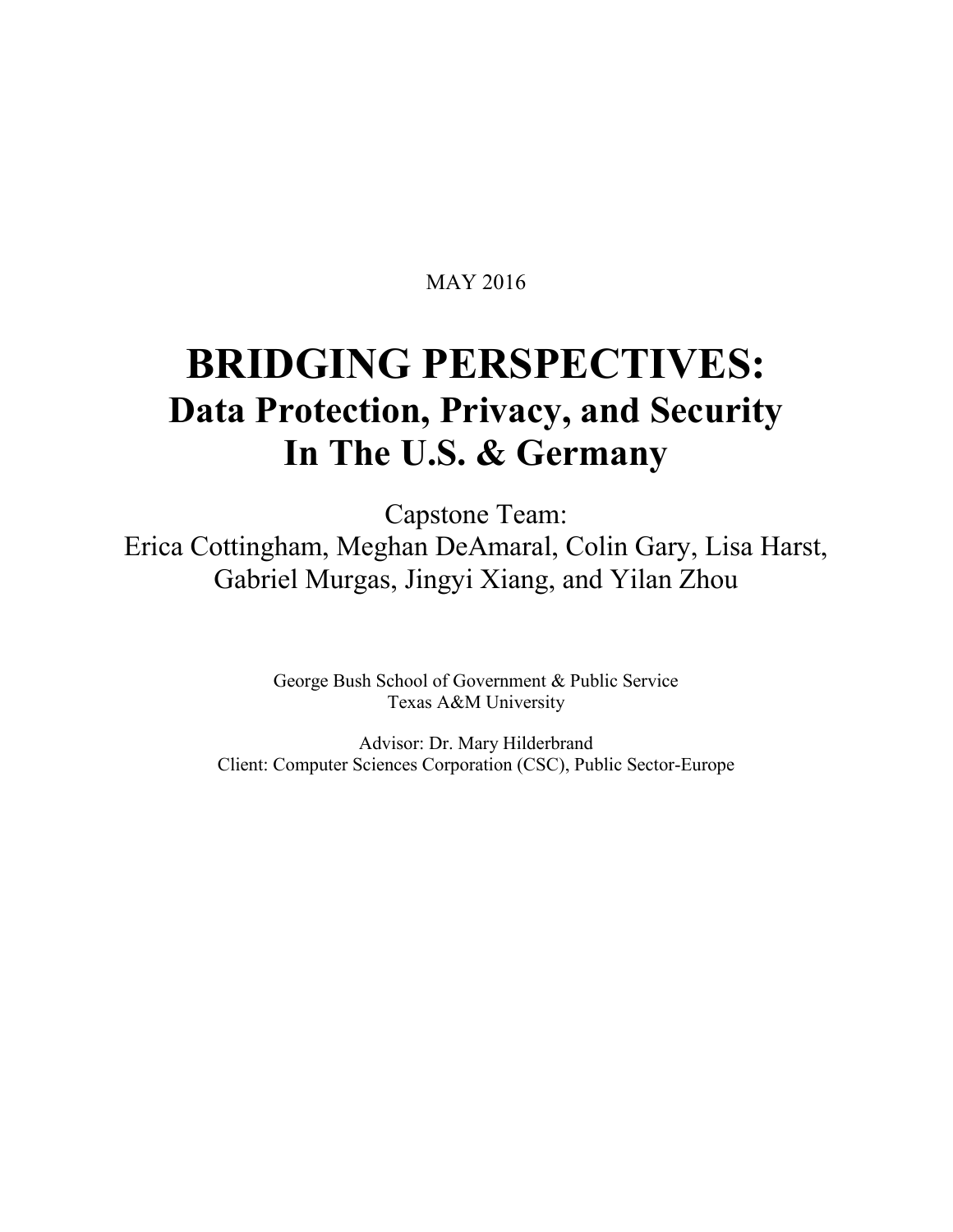| Executive Summary<br><u>Executive</u> Summary                                                                                                                                                                                        | p.2          |  |  |
|--------------------------------------------------------------------------------------------------------------------------------------------------------------------------------------------------------------------------------------|--------------|--|--|
|                                                                                                                                                                                                                                      | p. 3         |  |  |
| <b>SECTION I: About the Project</b>                                                                                                                                                                                                  |              |  |  |
| Purpose<br><u> 1989 - Johann Stoff, deutscher Stoff, der Stoff, der Stoff, der Stoff, der Stoff, der Stoff, der Stoff, der S</u>                                                                                                     | p. 3         |  |  |
| Data Collection                                                                                                                                                                                                                      | p.4          |  |  |
| <b>SECTION II: The Safe Harbor Dispute</b>                                                                                                                                                                                           |              |  |  |
|                                                                                                                                                                                                                                      |              |  |  |
| Problems with Safe Harbor                                                                                                                                                                                                            | p. 5<br>p. 5 |  |  |
|                                                                                                                                                                                                                                      | p.6          |  |  |
|                                                                                                                                                                                                                                      |              |  |  |
| <b>SECTION III: Regulatory Environment</b>                                                                                                                                                                                           |              |  |  |
| Differing Perspectives                                                                                                                                                                                                               |              |  |  |
| US: Privacy and Terrorism<br><u> 1989 - Johann Barn, mars eta bainar eta baina eta baina eta baina eta baina eta baina eta baina eta baina e</u>                                                                                     |              |  |  |
| Germany: Right to Privacy Embedded in History___________________________________                                                                                                                                                     |              |  |  |
|                                                                                                                                                                                                                                      |              |  |  |
| <b>SECTION IV: The Interviews</b>                                                                                                                                                                                                    |              |  |  |
| Findings                                                                                                                                                                                                                             |              |  |  |
|                                                                                                                                                                                                                                      |              |  |  |
| SECTION V: Analysis & Conclusions<br><u>SECTION V: Analysis &amp; Conclusions</u>                                                                                                                                                    |              |  |  |
| <b>SECTION VI: Bridging the Differences</b>                                                                                                                                                                                          |              |  |  |
|                                                                                                                                                                                                                                      |              |  |  |
|                                                                                                                                                                                                                                      |              |  |  |
| Works Cited <u>and the community of the contract of the contract of the contract of the contract of the contract of the contract of the contract of the contract of the contract of the contract of the contract of the contract</u> |              |  |  |
| <b>APPENDIX</b>                                                                                                                                                                                                                      |              |  |  |
| Stakeholder Analysis                                                                                                                                                                                                                 |              |  |  |
| <b>Interview Protocol</b>                                                                                                                                                                                                            |              |  |  |

# **TABLE OF CONTENTS**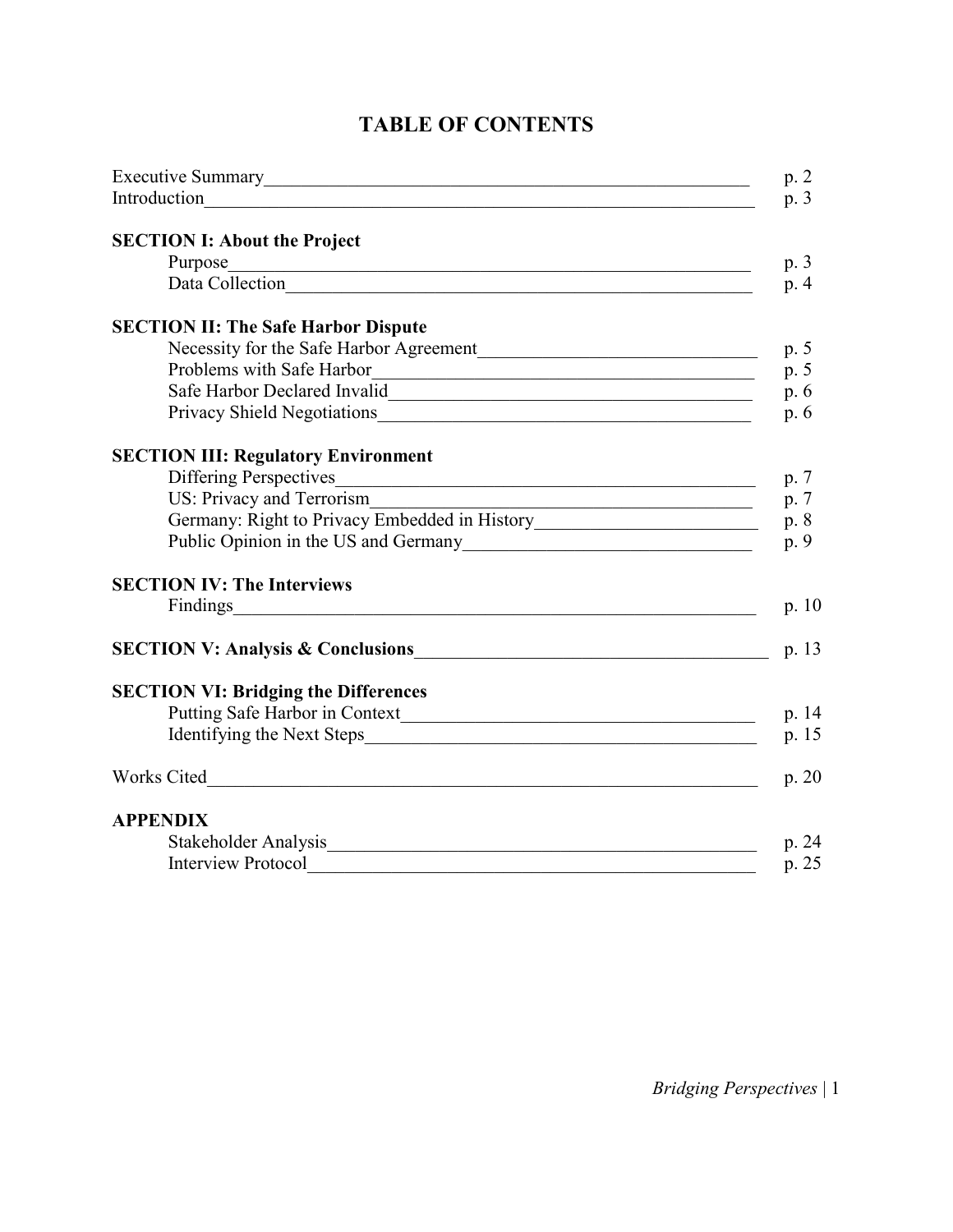## **EXECUTIVE SUMMARY**

In 2000, the US and the EU signed the Safe Harbor agreement that allowed US companies to move EU citizens' personal data as long as they self-certified compliance with EU standards. For fifteen years the Safe Harbor agreement served as the framework to allow the transfer of private data from the EU to the US. In October 2015, the Safe Harbor framework was invalidated by the European Court of Justice, leading to confusion on both sides of the Atlantic on how private data should be handled. Safe Harbor's potential successor, the newly negotiated Privacy Shield, adds extra layers of protection for EU citizens, including judicial redress in US courts and an ombudsman mechanism, but still faces further discussion.

The Safe Harbor dispute brought to the forefront differing perspectives on data protection and privacy. While the US prioritizes security due to the attacks of 9/11, Germany's history of government spying on its own citizens led the country to value privacy as a basic human right. Differing perspectives on data protection and privacy between the US and Germany resulted in distrust, impacting both economic and political interests.

This project, requested by CSC-Public Sector Europe, seeks to gain a better understanding of US and German data privacy perspectives and identify steps to improve future cooperation. The research consisted of two phases: secondary research and semi-structured interviews with stakeholders from different sectors.

During the interview process, the researchers identified and contacted 40 stakeholders from government agencies, private sector and academia in both the US and Germany. In all, 13 interviews were conducted. From the research and interviews conducted, the team reached the following conclusions:

- 1) There are differences, but each country maintains a disposition open to negotiation.
- 2) There are areas of mutual agreement.
- 3) The current state of Privacy Shield is not agreeable to all entities.
- 4) Perspectives on privacy mold each country's policies and protocols.
- 5) Media plays a significant role in shaping the narrative of the data privacy dispute in Germany and the US.

These conclusions then led to three recommendations aimed at cultivating trust between the US and Germany:

- 1) Reshape the narrative on data protection through media engagement.
- 2) Expand and strengthen people-to-people relationships.
- 3) Foster a multi-stakeholder partnership culture.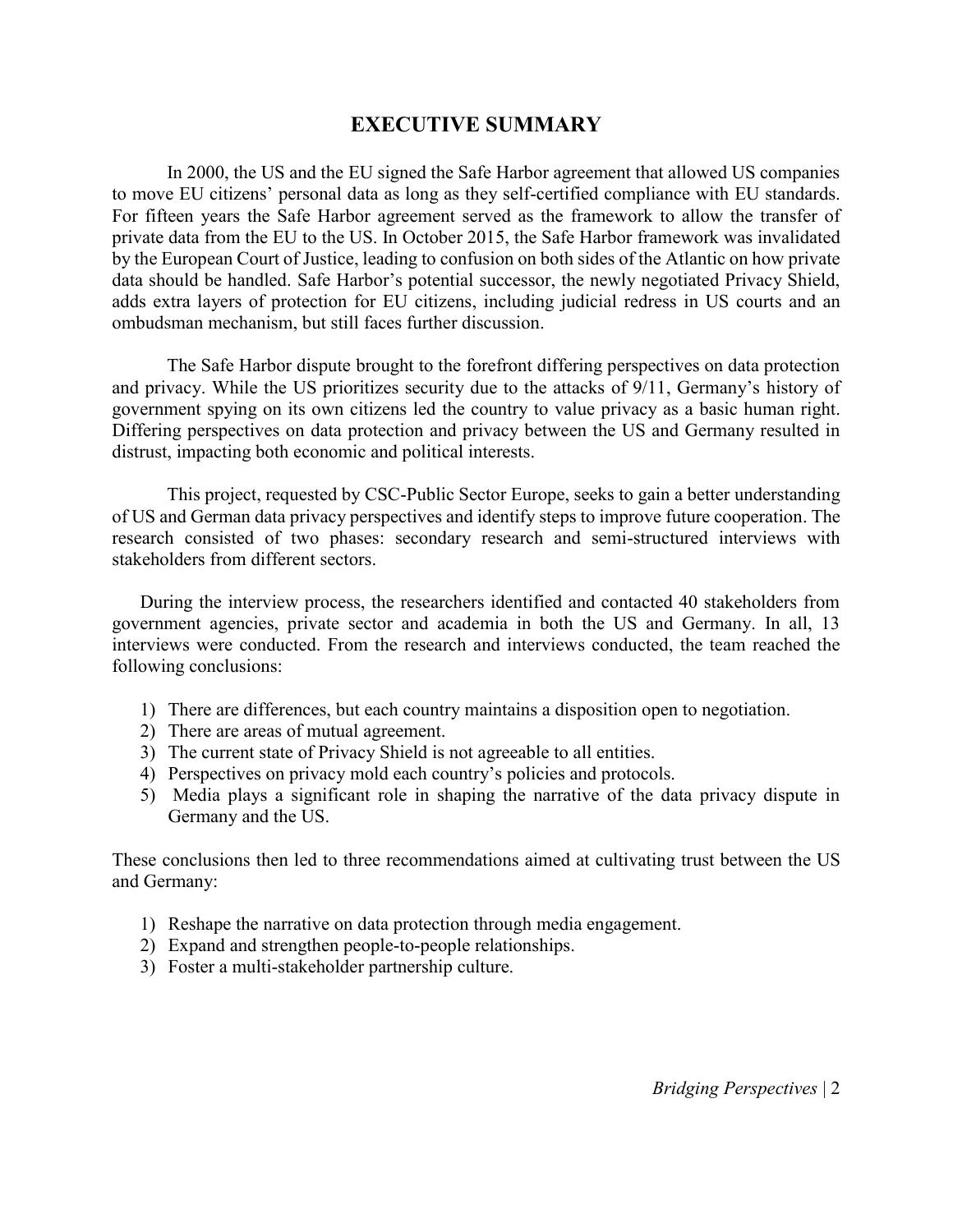#### **INTRODUCTION**

Different approaches to data privacy between the United States, on one hand, and the European Union (EU) and its member countries, on the other, complicate the transfer of private information and strain transatlantic commerce and diplomatic relations. Efforts to bridge the gap resulted in 2000 in the US-EU Safe Harbor Framework, allowing US companies to transfer data by self-certifying compliance with stricter EU privacy laws. For fifteen years, the Safe Harbor agreement provided businesses a low-cost and legal way to move private data across the Atlantic.

The effectiveness of the Safe Harbor agreement was tested in 2012 when a privacy activist, Maximillian Schrems, filed a complaint with the Irish Court that Facebook was abusing user data. Then in 2013, former US government contractor Edward Snowden exposed the US National Security Agency's (NSA) massive surveillance programs. The events that unfolded in the wake of Schrems and Snowden drove a wedge into the trust between the US and the EU. The Safe Harbor agreement was a casualty of these events: in October 2015, the European Court of Justice (ECJ) declared Safe Harbor invalid. The ECJ ruling left both government agencies and international firms with uncertainties about transatlantic interactions and once again brought into light the US and EU's different approaches to protecting private data.

The dispute over data privacy has been especially significant for relations between the US and Germany. As allies and major trading partners, the two countries have a warm relationship overall. But disagreements over the linked issues of data privacy, security, and surveillance have been a source of tension over the past several years and continue to be. The data protection dispute has contributed to souring of negotiations over trade pacts and other agreements. Therefore, gaining a better understanding of the perspectives of the two countries regarding data protection and identifying steps that can be taken to improve understanding between the two on this issue is important. That is the purpose of this study and report.

## **I. ABOUT THE PROJECT**

#### *Purpose*

This study has been conducted for our client, the Public Sector-Europe office of CSC, a US-based IT services company. Reflecting concerns among a transatlantic community of IT and government professionals over the current tensions in the relationship over data protection, the client requested research that might improve understanding and dialogue between the US and Germany. Coming out of further discussion with the client, we chose to focus on the Safe Harbor agreement as a touchstone for understanding the US and German approaches to and perspectives on data protection.

In this study, we analyze US and German perspectives on data privacy, in order to better understand each of them and to use that understanding as the basis for recommending steps that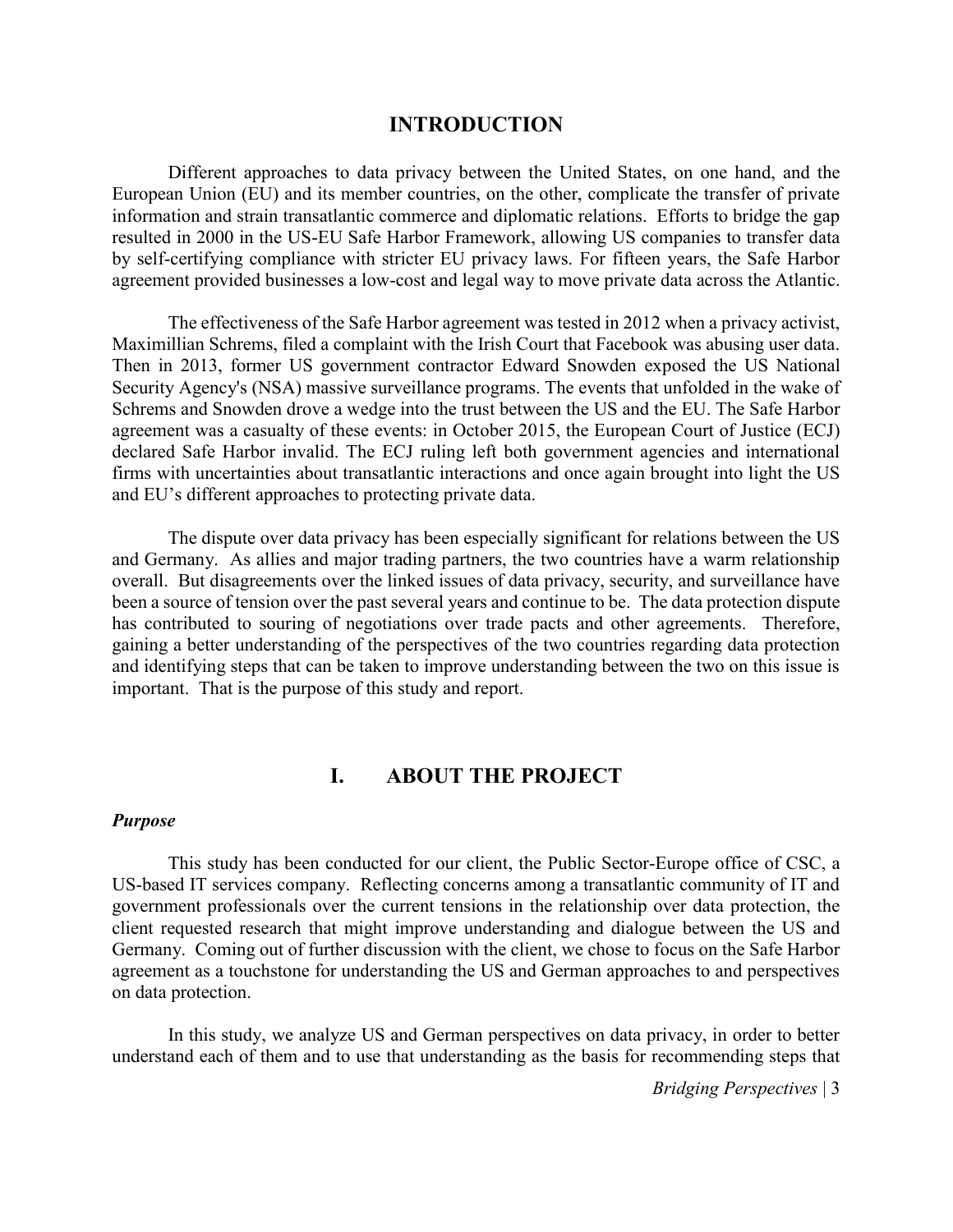can help bridge the differences in the discourse and in the relationship between the two countries over data privacy.

#### *Data Collection*

The project's data collection process consisted primarily of two parts: 1) research using secondary sources, documents, news reports and other published sources; and 2) semi-structured interviews.

During the first phase of the research, the team assessed the history, data privacy laws and regulations of the US, EU, and Germany; reviewed previous academic and professional literature on data privacy and security; and followed the latest information in the wake of Safe Harbor's invalidation, including the negotiations on Safe Harbor's replacement, the Privacy Shield. This research provided the basis for the details of the Safe Harbor case study and for the different legal frameworks and regulatory approaches in the two countries.

The second phase involved interviewing individuals from key stakeholder groups as identified in our stakeholder analysis in Appendix A from both countries, including US and German government officials, private sector executives, and academic experts. These were for the purpose of getting perspectives on the Safe Harbor situation and insights from the interviewees' experience and knowledge of the issues. Of forty potential interviewees contacted, thirteen agreed to be interviewed. Interviews were about one hour in length. The interview protocol is included in Appendix B.

Data collection was limited in large part by the significant number of officials who declined to be interviewed. While many gave their reasons for declining as not having time, others refused based on the sensitivity of the topic given their position or involvement in it. As a result, findings were based on a limited number of interviews and thus a small sample size; the views expressed by those we interviewed may not be representative in general or of the views of others in specific stakeholder groups. While the interviews we did conduct covered relatively well the range of groups we intended to cover, it is necessary to be cautious in drawing conclusions from the findings of the interviews because of the small number interviewed.

In accordance with human subjects research guidelines and also due to the sensitive nature of data privacy-related subject matter, interviewees are not identified in the report.

The conclusions and recommendations are based on the overall research, including both the secondary research and the interviews.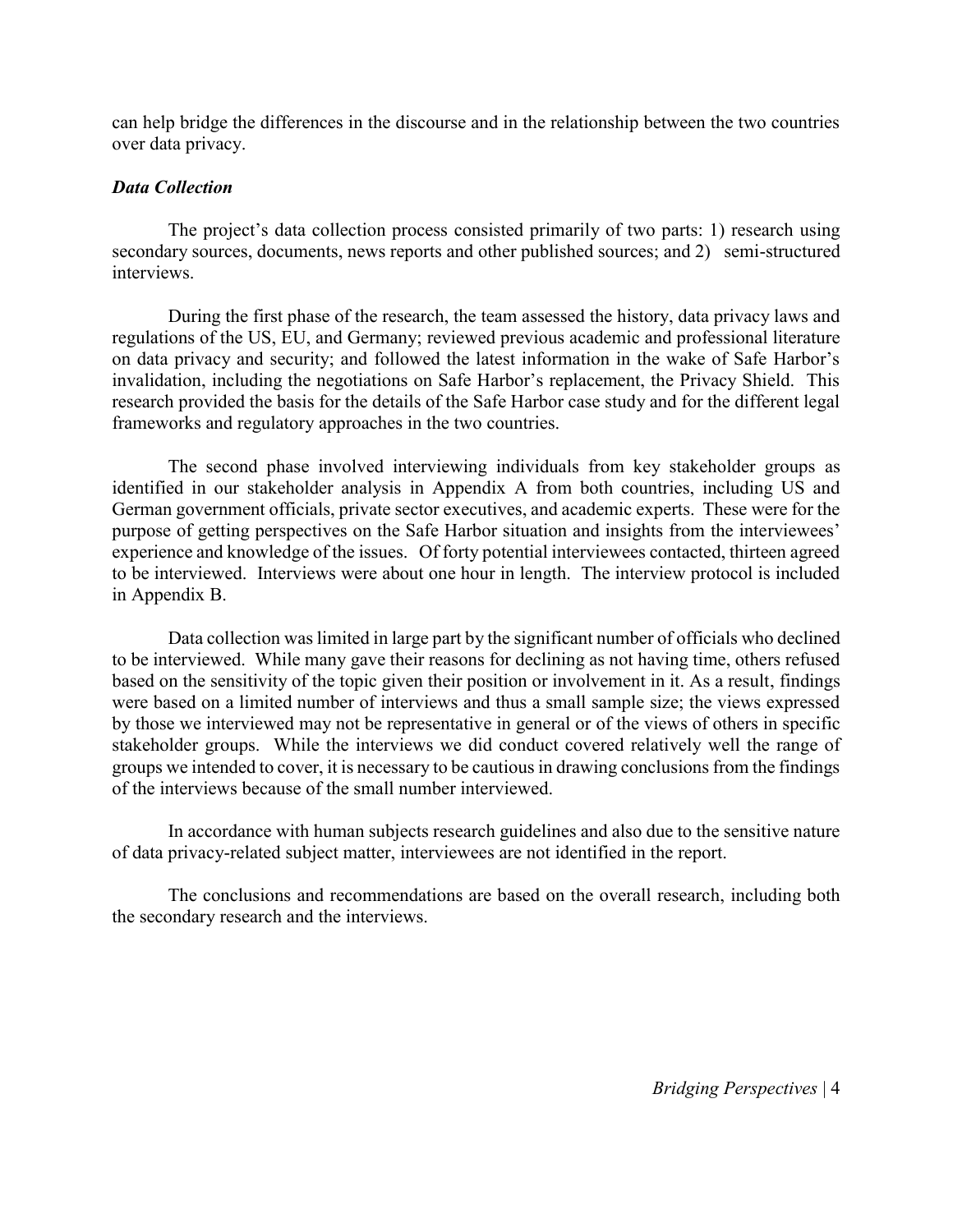# **II. THE SAFE HARBOR DISPUTE**

This section discusses the evolution of Safe Harbor, its invalidation, and the negotiations for a replacement.

#### *Necessity for the Safe Harbor Agreement*

EU laws and policies are far more comprehensive, and in some ways, significantly stricter than similar policies in the US. The EU's Data Protection Directive (Directive 95/46/EC) specifies that "personal data can only be transferred to countries outside the EU and the European Economic Area (EEA) when an adequate level of protection is guaranteed" (European Commission 2015). For US organizations whose activities rely upon transatlantic data transfers, meeting this standard may imply extra compliance costs.

As a result, the US Department of Commerce (DoC) developed the Safe Harbor Framework in consultation with the European Commission, enabling US companies to costeffectively satisfy the EU's standard (export.gov 2013). Under the agreement, US companies could voluntarily join a cohort of companies eligible to engage in US-EU data exchange by selfcertifying—through a number of predetermined criteria and steps for which they were accountable— that EU citizens' personal data was adequately protected.



Secondary events

*\*Figure 1-* Timeline of Significant Milestones Affecting Data Protection Regulations

#### *Problems with Safe Harbor*

In 2012, Maximillian Schrems was the first to identify loopholes in Safe Harbor's framework (Hill 2012). As a privacy activist, Schrems complained to the Irish Data Protection Commissioner that Facebook was abusing user data, which Facebook claimed as intellectual property. The complaint was initially rejected.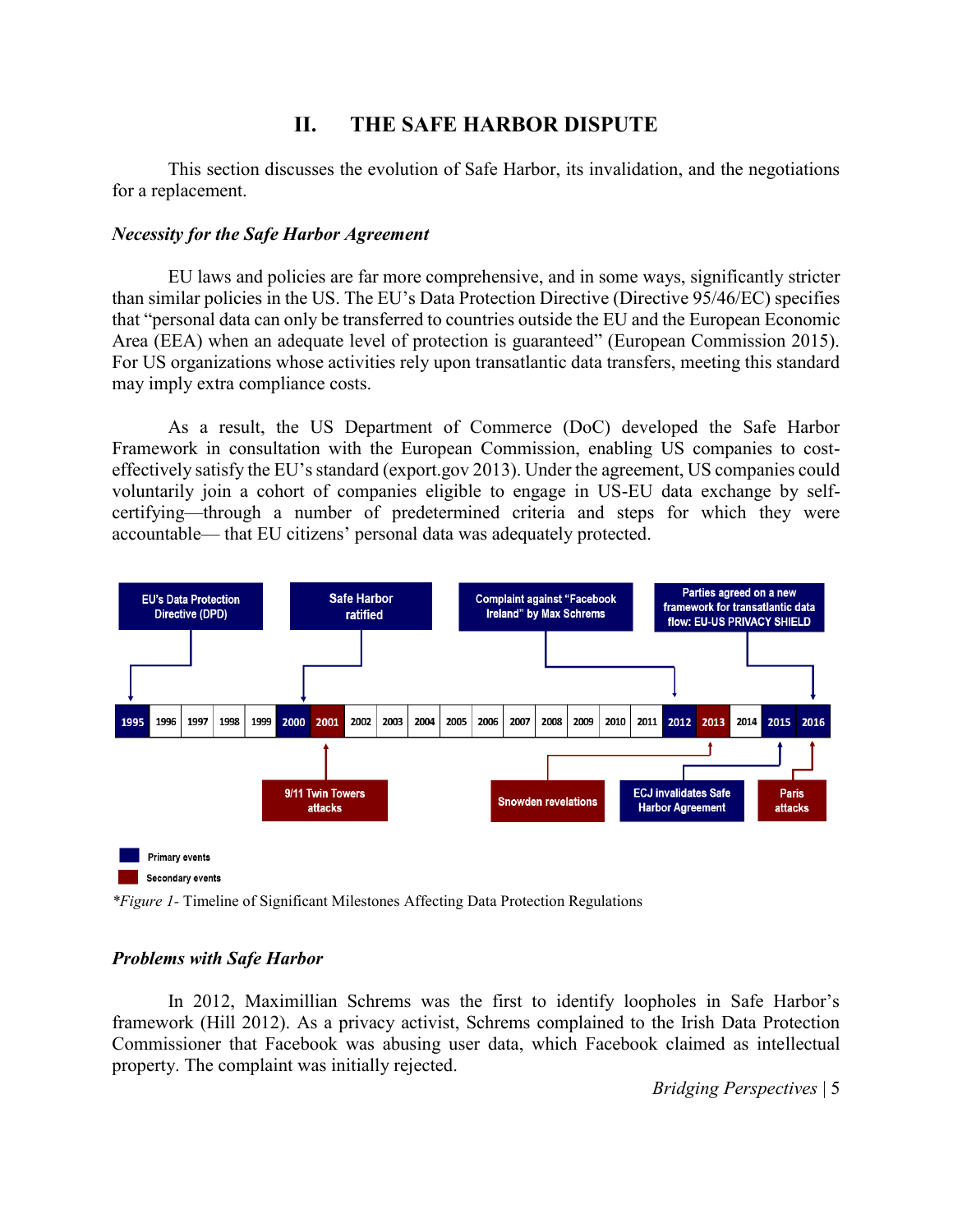In 2013, Edward Snowden, a former NSA contractor, leaked classified documents of the NSA's mass surveillance programs (EU Center of North Carolina n.d. 1). In essence, the documents revealed that US laws permitted the NSA greater authority to examine communications from non-US citizens than from Americans. The NSA's controversial program PRISM allegedly allowed agents to collect data held by US companies (Goldfarb 2015, 211). Snowden further drove a wedge into US-EU relations when he revealed that the NSA bugged German Chancellor Angela Merkel's phone. The revelation dealt "a significant blow to transatlantic unity" (EU Center of North Carolina n.d. 5). Some Germans called for subsequent increased regulation and others demanded disassociation of German and US relations entirely (Hall 2014, 4).

#### *Safe Harbor Declared Invalid*

The Schrems case soon resurfaced. In 2015, Schrems applied to have the case subject to judicial review in the Irish High Court, whose justice referred the questions to the ECJ for preliminary ruling (EPIC n.d.). Ultimately, Safe Harbor was invalidated by the ECJ on October 6, 2015. The ECJ cited in its decision several loopholes found in the US' regulatory structure. To start, US intelligence agencies and public authorities were able to access EU citizens' personal data and "process it in a way incompatible...with the purposes for which it was transferred, beyond what was strictly necessary and proportionate to the protection of national security" (ECJ 2015). Moreover, the court found that European citizens could not seek redress if they suspected that their personal data was being mishandled by the US. The European Commission expressed concern that Safe Harbor lacked secure data protections, did not ensure transparency, and did not offer mechanisms for EU citizens to enforce their privacy rights against the US government and US companies (Ash, Mann, & Sloan 2016, 1).

#### *Privacy Shield Negotiations*

Both the EU and US have recognized the importance of secure data transfers in transatlantic commerce and share a mutual interest in developing a successful framework. Thus, in early 2016, the US and EU negotiated a new data protection framework: *Privacy Shield*. Under this agreement, US companies wishing to receive EU data will be required to commit to more stringent obligations regarding the process of obtaining, storing, and using citizens' personal data.

New elements of the Privacy Shield include an independent ombudsman, the Judicial Redress Act, and added oversight protections. The US ombudsman is tasked with reviewing all EU citizen complaints, while the Department of Commerce is responsible for monitoring corporate obligations to publish data protection commitments (Glazer 2016, 2). Signed into law in February 2016, the Judicial Redress Act extends to EU citizens the right to redress violations of privacy in the US. Hence, Privacy Shield introduces new contractual privacy protections and "oversight for data transferred by participating companies to third parties or processed by those companies' agents to improve accountability and ensure a continuity of protection" (Jones Day 2016).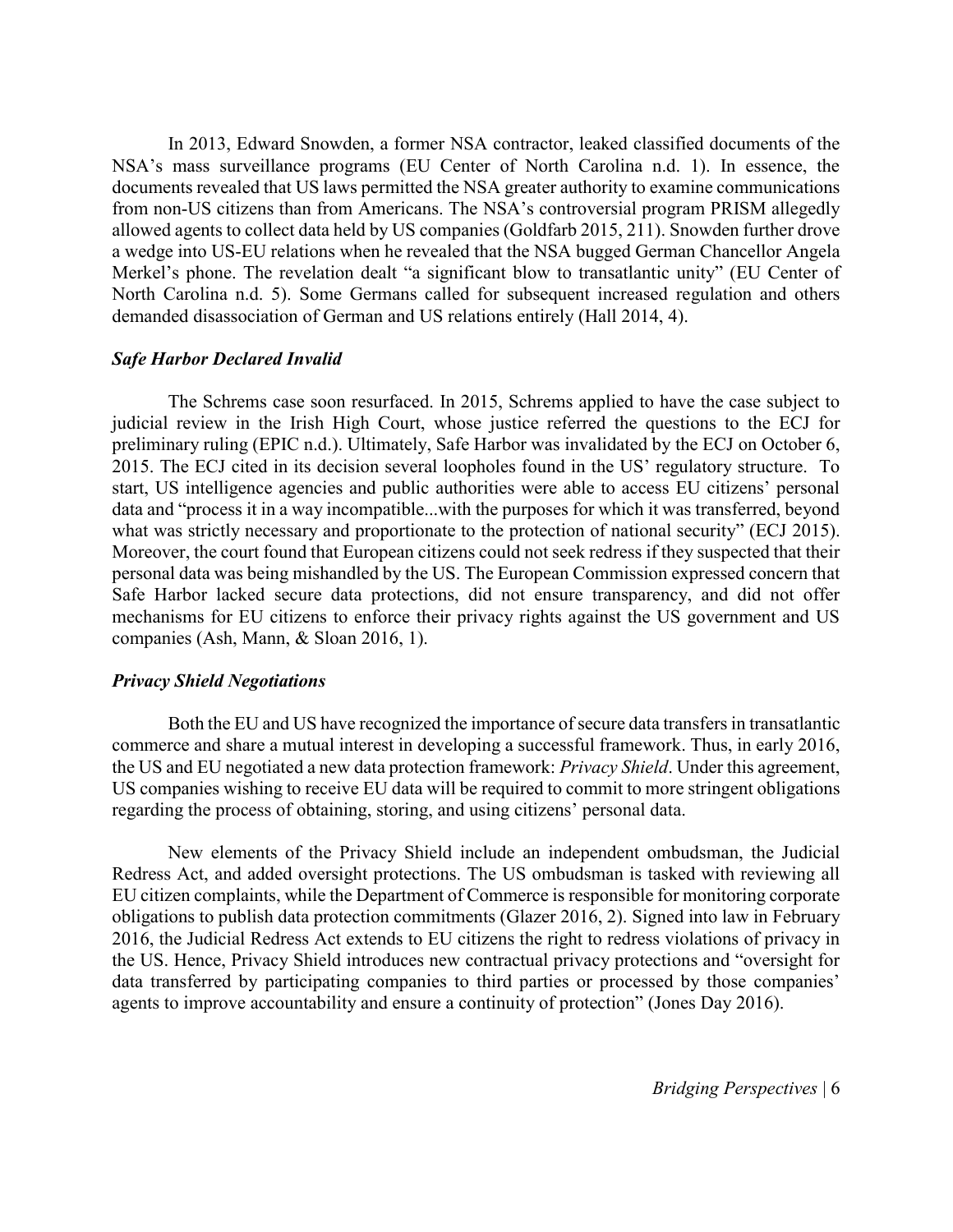Implementation of the Privacy Shield arrangement will be subject to annual joint reviews by the European Commission. The US Department of Commerce, national intelligence experts, and European Data Protection Authorities will also be invited to participate in the annual reviews (US DoC 2016). However, on 13 April 2016, EU data protection regulators (in the form of the Article 29 Working Party), announced that it "has strong concerns on both the commercial aspects and the access by public authorities to data transferred under the Privacy Shield." (WP29, 2016). Thus, the approval and implementation of Privacy Shield -- currently pending June 2016 -- remains in question.

Governmental departments that negotiated the EU-US Privacy Shield provide a clue as to how both sides understand the Safe Harbor agreement and insight as to why there might be disputes over the nature of data transfer. The presence of the Federal Trade Commission and the Commerce Department as principal negotiators for the  $US<sup>1</sup>$  indicate America's view of data transfer as more of a business matter than one of privacy rights. Meanwhile, the UK Information Commissioner a role for which there is no clear equivalent in the United States - is one of the key European individuals handling negotiations (Tomaszewski 2016, 1). "Information" and "justice" in the names of the European department representatives negotiating for a new agreement frame the discussion as an issue of privacy rights. Different conceptualizations of the problem have not only led to misunderstandings on how to proceed with a new agreement but may also result in future discordance once the Privacy Shield is fully implemented.

# **III. REGULATORY ENVIRONMENT**

#### *Differing Perspectives*

Different regulatory environments of the US and Germany are a reflection of national priorities and historical influence. The US considers privacy primarily a consumer protection issue and adopts a piecemeal approach to regulate the collection of personal information. On the other hand, Germany--like the EU--views privacy as a fundamental human right and has thus established an umbrella structure protecting private data.

Core disputes surrounding Safe Harbor reflect the two governments' contrary attitudes regarding data privacy. Germany's perspectives are in line with those of the EU Generally, the EU is skeptical of US willingness to minimize the interference of American public authorities with European citizens' personal data. Self-regulation -- as established in Safe Harbor -- allowed American companies to facilitate the transfer of data as efficiently as possible with little oversight from the EU, which Europeans viewed as being in the best interest of US corporations rather than EU private citizens. Most recently, Europe's impression of the US approach has been adversely impacted by calls from US officials to arm intelligence agencies with encryption keys in order to

<sup>&</sup>lt;sup>1</sup> US Secretary of Commerce Penny Pritzker was involved in Safe Harbor 2.0 negotiations and was joined by Edith Ramirez, US Chairwoman of the Federal Trade Commission (FTC) (Pearce 2016, 2; Tomaszewski 2016, 1)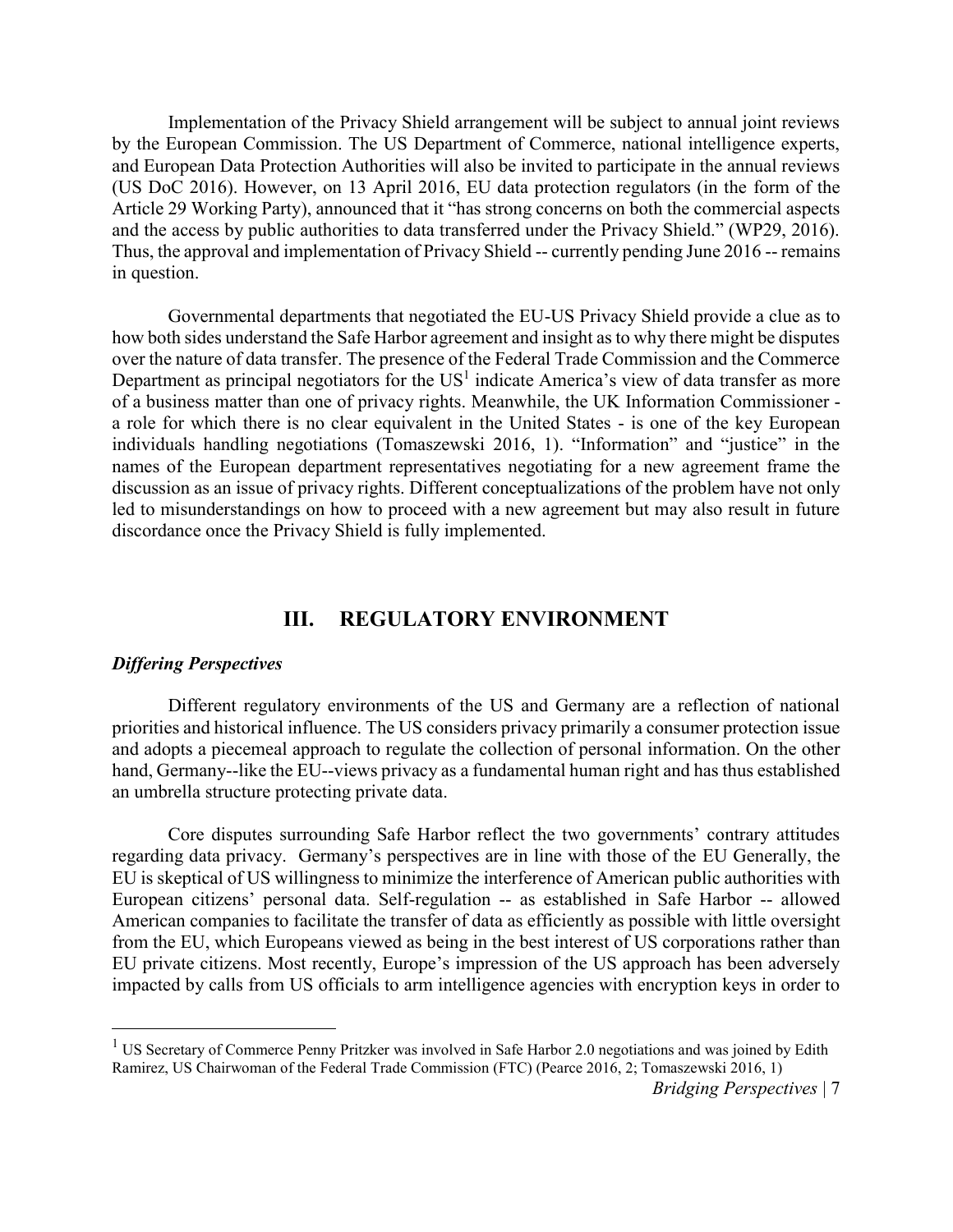enable agents to retrieve information at will (Ullman 2016, 2). These encryption keys, if permitted, would provide the US government with a "back door" to conduct surveillance on individuals.

#### *US: Privacy & Terrorism*

The US has historically acknowledged freedom and the idea of basic human rights. In the US, the Bill of Rights covers several aspects of privacy, most notably through the Fourth Amendment that protects citizens from unreasonable search and seizure (Linder 2015). The First Amendment also holds that "Congress shall make no law…abridging the freedom of speech, or of the press." It directly addresses Congress but actually applies to the government in its entirety meaning federal, state, and local; and legislative, executive, or judicial (Stone and Volokh 2015). In today's context, the legal interpretation extends further than just the interaction between the speaker and the press.

In the early stages of the computer age, the Privacy Act of 1974 came into effect. This policy directs agencies to implement consistent "fair information practices" in the handling of private data and allows American citizens to sue the government if they feel their private data has been used in violation of the law (EPIC 2016). In addition, a handful of privacy-related sectoral laws, including the Health Insurance Portability and Accountability Act (HIPAA) and Electronic Communications Privacy Act (ECPA), also place restrictions on how sensitive personal information is gathered and used under specific categories (Jolly 2015). However, this array of policies designed to ensure data privacy and the protection of private citizens contributes to a piecemeal approach to the task. There is no single, central umbrella for privacy regulation.

The attacks of 9/11 struck the country with fear and a firm resolve to combat terrorism - even at the cost of private citizens' personal information. As a result, the US commenced controversial surveillance activities and shifted institutional infrastructure to ensure a similar attack would never happen again. Congress passed the Patriot Act, and under the leadership of President George W. Bush, the Department of Homeland Security was created (Kurra 2011). US national security has since become a top-level policy priority, engendering further collection and utilization of personal data. The USA Patriot Act was also signed into effect shortly after 9/11 and partially renewed in June 2015. This legislation granted the government authority to monitor individual citizens and collect private information (Berkman Center, n.d.).

Following Snowden's revelations, many US officials and citizens were upset that the intelligence community collected data on US citizens, leading to the passage of the USA Freedom Act in 2015 that "limits the NSA's ability to collect domestic metadata and increases transparency and accountability in the Foreign Intelligence Surveillance Court (FISC)" (Sykes and Hansel 2015 para. 3). This act reduces the extent of the Patriot Act by protecting citizen privacy rights, but still allows foreign surveillance and "preserve[s] the government's capability to retrieve the metadata of communications by suspected terrorists" (Center for National Security Studies n.d.).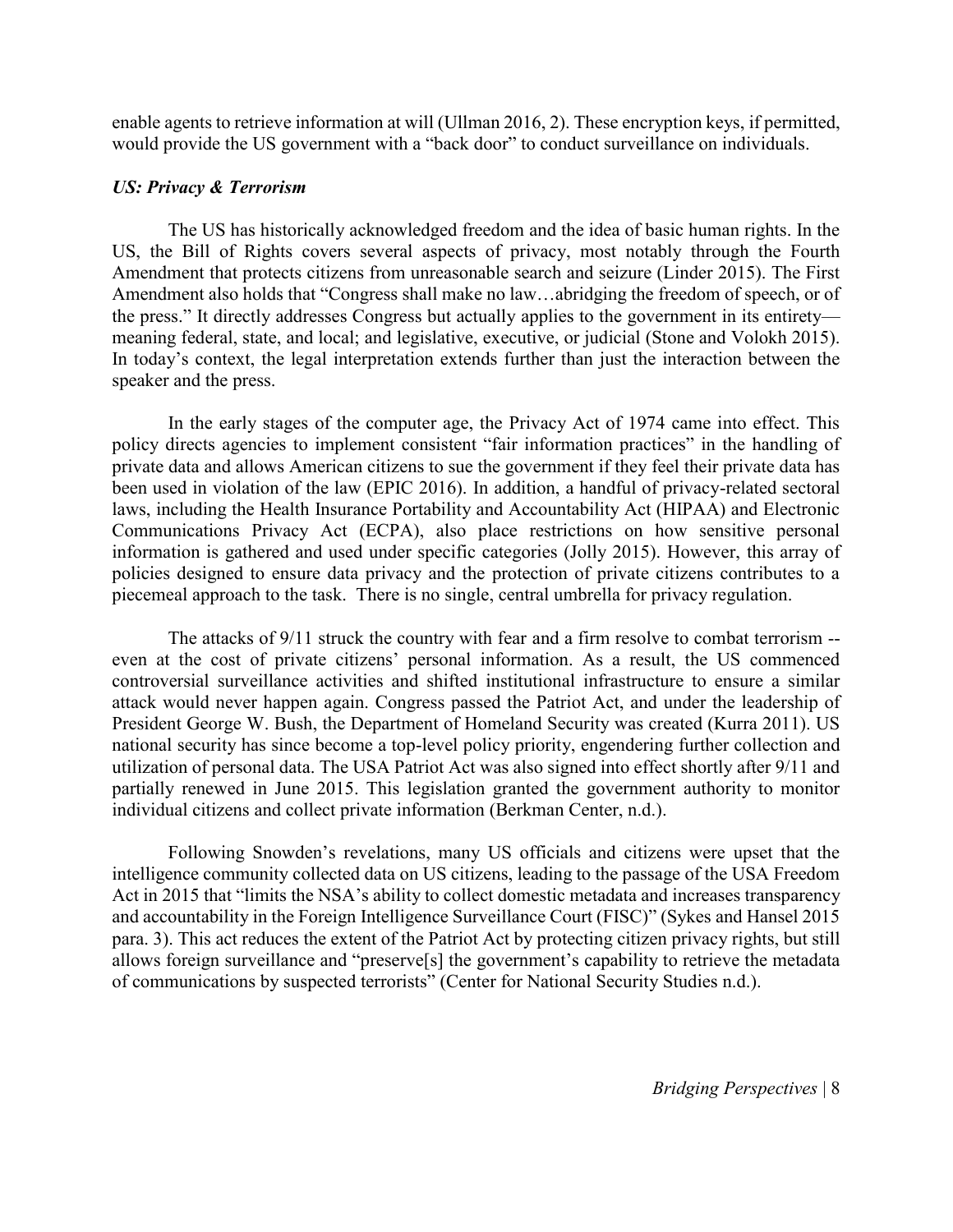#### *Germany: Right to Privacy Embedded in History*

Germany has a history of surveillance by a repressive state, dating back to the Nazi regime but most recently by the Communist state of East Germany (Hall 2014, 4). Intelligence systems operated by the Gestapo under Nazi rule and, later, the extensive files collected on both East Germans and West German citizens by the Stasi affect the way Germans value privacy today. The Stasi are said to have "roped in an estimated 190,000 part-time secret informants and employed an additional 90,000 officers full time [to gather personal information] — in total, more than one in every 50 adult East Germans as of 1990" (Birnbaum 2013).

The first data protection law in the world, the Hesse Act, was passed in the state of Hesse in West Germany in 1970; it expresses common regulative philosophy in Germany and sets basic themes for subsequent German and European legislation (Burkert n.d.). But, in response to a clear need for more stringent protection of private citizens' data, the Federal Data Protection Act (*Bundesdatenschutzgesetz*) (BDSG) was passed in 1990 to serve as a primary legal source of privacy protection in Germany. The BDSG aims to shield personal data from unauthorized processing and use by public authorities and private bodies (Jansen & Hinzpeter 2015). Moreover, the Telemedia Act and the Telecommunications Act also apply to respective sectors of electronic service providers.

The Federal and State Data Protection Commissioners are responsible for guaranteeing independence through this process. For that reason they are usually elected by their relevant parliaments and "are not subject to directions from political organs; their offices and personnel are separate from administration" (Korff 2014, 48). The Federal Commissioner has wide power to investigate and enforce the compliance of the Federal Protection Act. For example, the Act establishes that any supervisory authority has the right to "demand of a private-sector controller, without cause, any information which supervisory authority needs for the fulfilment of its tasks" (Korff 2014, 52). However, this process must comply also with legal requirements to ensure safety, security, and confidentiality. At the State level, the State Data Protection Authorities also have that responsibility. In 2011, the German Data Protection Authority (DPA) released guidelines and instructions to users and businesses to ensure legal compliance.

In addition, Germany respects the right of "informational self-determination", a decision made by the Federal Constitutional Court (*Bundesverfassungsgericht*) in 1984 that annulled the federal government's planned general population census due to its invasion of privacy (Hornung & Schnabel 2009). The result was a stricter interpretation of data protection in Germany than in most other EU member states.

Data protection in Germany also falls under the purview of the EU. At the EU level, the Data Protection Directive sets up a comprehensive regulatory framework that "seeks to strike a balance between a high level of protection for the privacy of individuals and the free movement of personal data within the EU" (EUR-Lex n.d.). These legislations fostered an environment where data collection and use is prohibited unless permitted by law or consented to by the subject (Library of Congress 2015).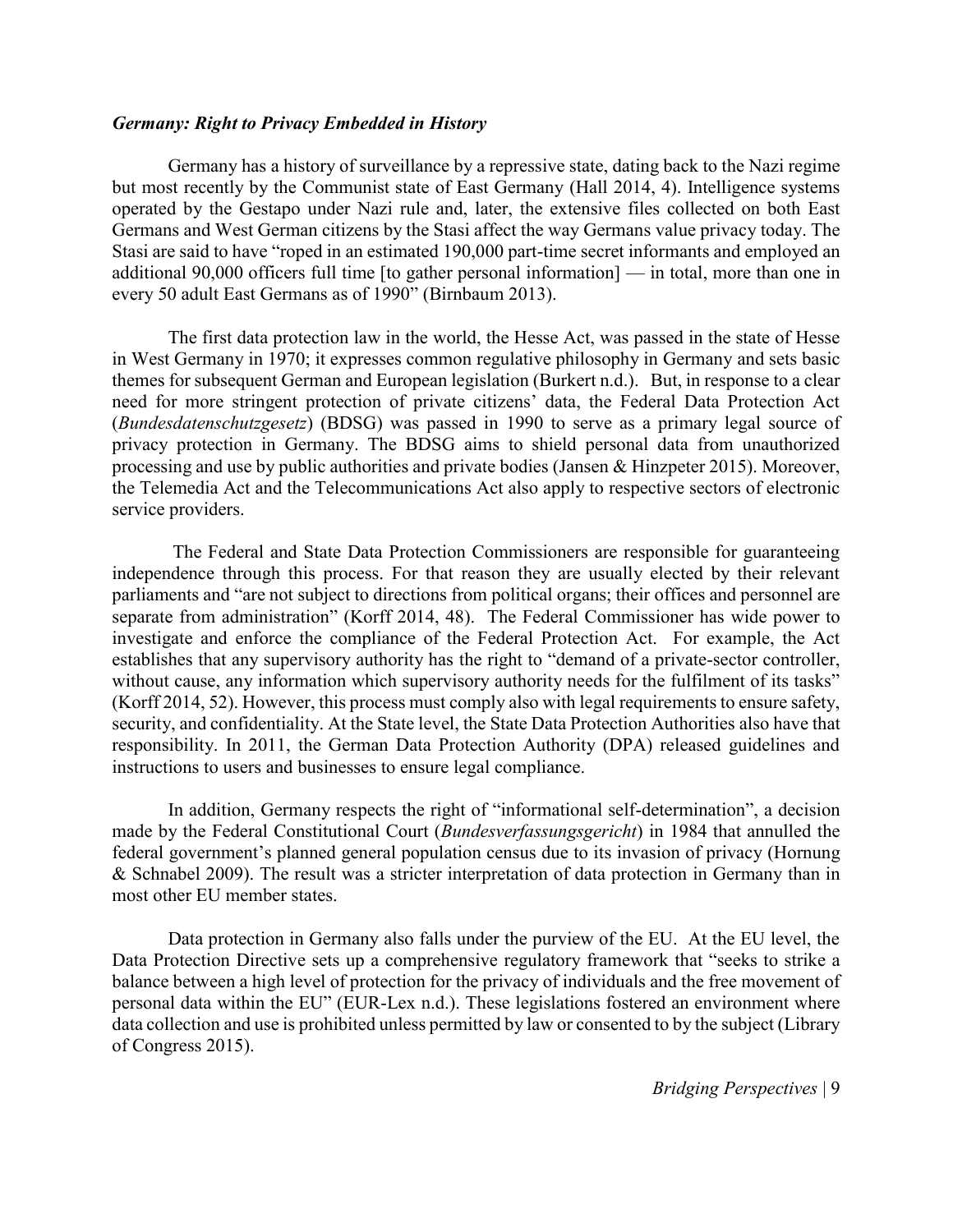#### *Public Opinion in the US and Germany*

Studies have found that privacy is a concern both in the US and Germany. A Pew Research Center survey found that in the US only 6% of the adults feel confident that government agencies can keep their records private and secure, and 9% think they have control over how much of their information is collected in daily life (Madden & Rainie, 2015). In Germany, the Symantec State of Privacy Report (2015) indicates that 62% of Germans are worried their personal information is not safe, and 30% believe that the government can keep the data completely secure. In sum, although laws and regulations potentially set a safety net for personal data, privacy remains a concern among the public.

The Snowden revelations act as a major factor that raised people's concern. German public opinion shifted as "six out of 10 Germans consider Edward Snowden, the man responsible for opening the rift between their country and the United States, a hero. Only 14 percent believe Snowden is a criminal" (Francis 2015 para. 3). Still, in a 2015 poll conducted by the Pew Research Center, over half of all Germans and Americans surveyed viewed the other as a reliable ally. Americans, however, viewed Germans more favorably by a margin of 10 percent, and 31 percent of Germans viewed the US as an "unreliable ally" (Pew Research 2015).

## **IV. THE INTERVIEWS**

The team interviewed a total of thirteen individuals from nine different organizations and occupations, four from Germany and five from the US. Individuals were contacted on the basis of involvement in or knowledge of data protection and privacy issues from different sectors, such as officials of government agencies, representatives of private companies, and persons in academia. Interviews with these stakeholders, although limited in number, offered the team a range of experience and opinions on the research topic, allowing us to gain insight into US and German data privacy perspectives.

Three out of the seven US interviewees were top-tier government officials with extensive knowledge on this topic. They were directly involved in Safe Harbor-related issues, either through negotiations and discussions at the diplomatic level or through policymaking. Two other interviewees were a professor with extensive knowledge of German history and a private manufacturer that conducts high volumes of transatlantic business, from which Germany is one of its largest buyers. While none of the non-government officials possessed in-depth knowledge about the Safe Harbor agreement, they had been involved in US-German information exchange.

One German interviewee was a parliamentary member directly involved in data protection regulations both at the EU level and national level in Germany. In addition, the team spoke with two stakeholders from private companies engaged in data transfer across the Atlantic. Their respective levels of understanding regarding Safe Harbor provisions varied based on work responsibility, but both maintained enough knowledge to engage in conversation about the topic. Another German interviewee was a scholar who worked for a research organization that uses cloud services and storage systems provided by US technology companies.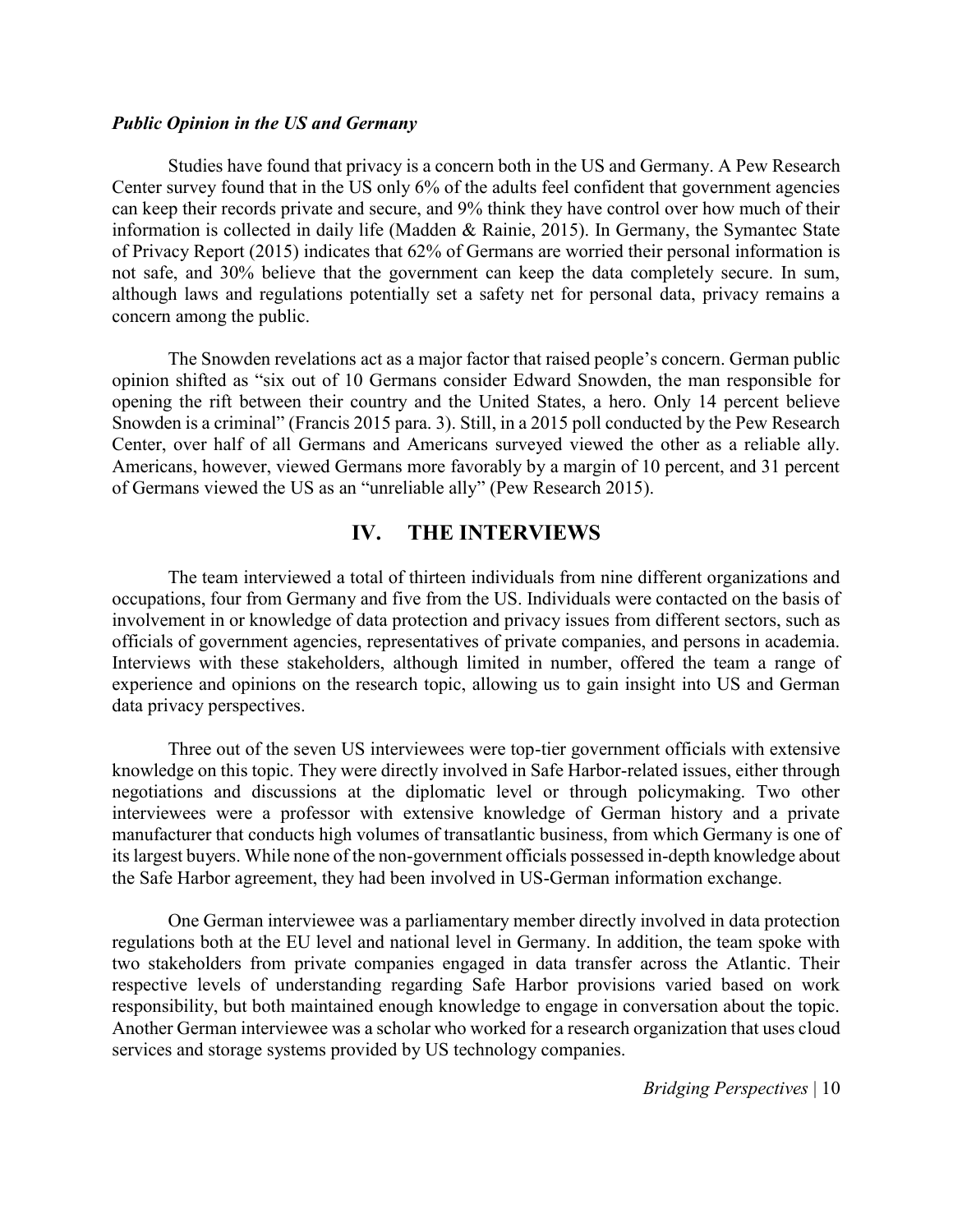#### *Findings*

The following section summarizes major findings from the research.

#### 1. Efficacy of Safe Harbor

US and German stakeholders have contrasting views as to the efficacy of Safe Harbor in regards to providing adequate data protection. While the US stakeholders tend to look more so at the economic benefits brought by transatlantic data flow, Germans focus more on how their personal data is handled.

Interviews with US officials revealed that the majority felt the Safe Harbor agreement was sufficient to protect European citizens' personal data and is crucial for transatlantic trade activities in a digitized economy. US government officials viewed the ECJ's decision to invalidate the framework as a lack of understanding of how personal data is collected and handled by US government agencies. One interviewee pointed out that the US and EU have different forms of governance, therefore will "never have the same system for data protection." Some officials cited that Snowden's revelations only exacerbated the misinformation problem and had long-lasting impacts on how the German public perceives US government and data collection activities.

On the other hand, German interviewees considered the Safe Harbor agreement to be both ineffective and inadequate. One German official specifically emphasized the lack of legal protection, not only in Safe Harbor but also in the US Constitution, for EU citizens to seek redress in US courts against the activities and alleged abuse of US government and law enforcement agencies. Employees of German private firms also questioned whether companies joined under the self-certification mechanism truly meet the data protection standard maintained in the EU. A private sector manager in Germany stated to the team that Safe Harbor was largely an agreement that worked on paper for lawyers only.

#### 2. Privacy Shield and provisions to be included in future negotiations

When asked about the newly negotiated Privacy Shield, stakeholders from the US and Germany again revealed differing views. In general, US officials believe this new agreement is sufficient and fulfills the EU's requirement while Germans still see no significant improvements in Privacy Shield.

Awareness of the Privacy Shield agreement was limited. Knowledge of its provisions was almost entirely confined to high-level policy makers, lawyers, and legal experts, which was a point of contention. Though the stakeholders interviewed were are significantly involved with transatlantic data issues, their understanding of Safe Harbor, Privacy Shield, and data privacy law varied. As one German government official interviewee observed, Privacy Shield works on paper at the legal level, but "real changes" will not occur at the lower levels of industry. All three US government officials asserted that Privacy Shield was adequate, especially for economic reasons,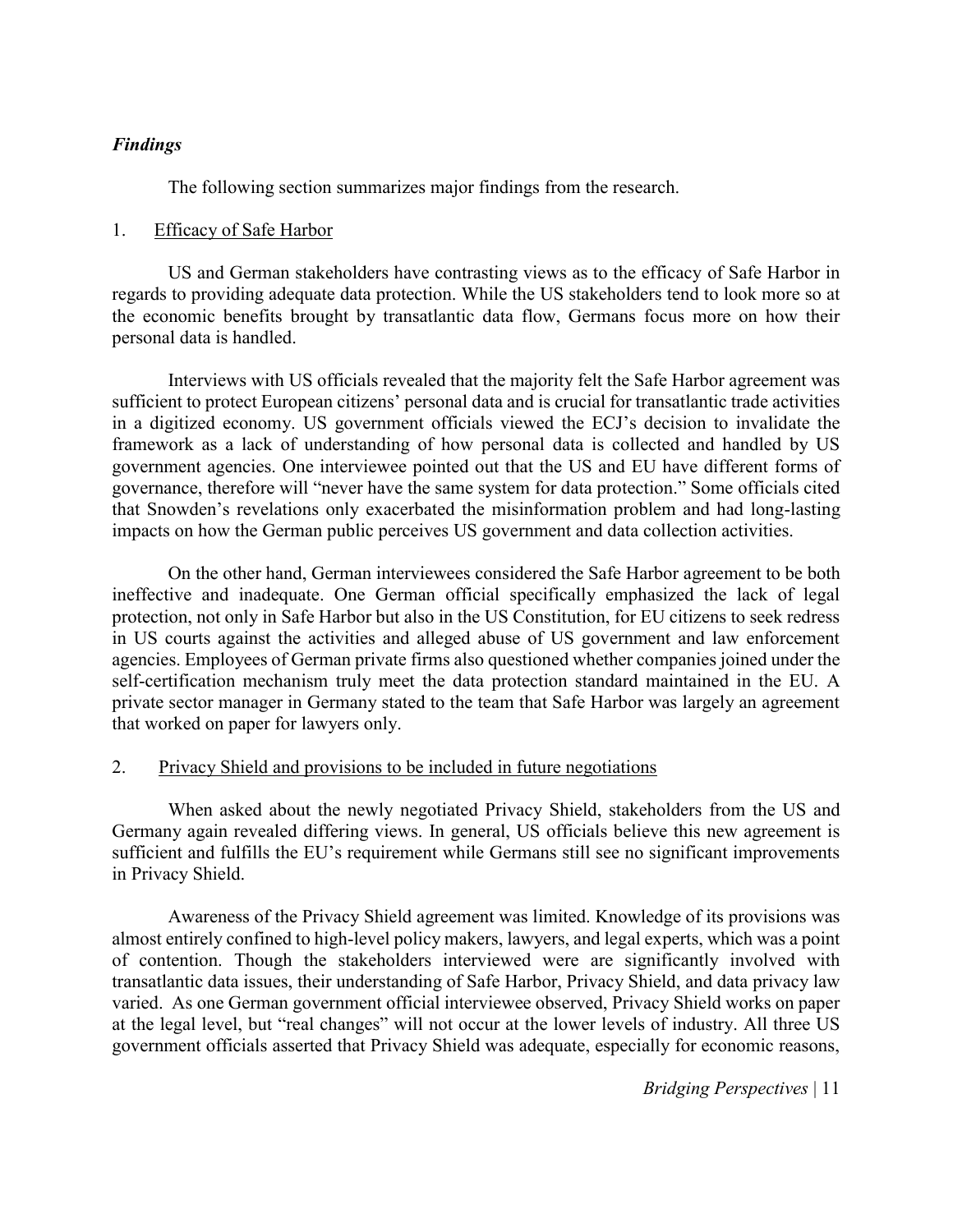as it fosters trust between countries. Moreover, the officials concluded that Privacy Shield is "more than sufficient" to meet the EU data protection standard.

Conversely, German interviewees expressed that Privacy Shield offered insufficient protection and the data protection policy making process is failing to keep up with the pace of technology development. Most stated that new provisions should include increased scrutiny to determine reasons and motivations for collection of personal data. One German Member of Parliament (MP) held the opinion that Privacy Shield was insufficient, even given the newly-added ombudsman mechanism. The German MP added that, unless amended to grant EU citizen's legal access to redress in US courts, Privacy Shield will likely face a fate similar to that of Safe Harbor. Other German interviewees concluded that Privacy Shield will not make a substantial difference and will fail to change data privacy behaviors.

#### 3. Interviewees' perspectives on US-German disagreement

Interviews with US and German stakeholders exposed some similarities and some contrasting ideas regarding the main points of disagreement between the US and Germany. While most interviewees from both the US and Germany suggested that Germany's history was a primary source of tension, there was nearly no mention from either side regarding the purpose of US data collection programs following the attacks of 9/11.

One German interviewee reflected on the effects of East German history and how it still shapes German privacy perspectives today. Another German interviewee stated that the EU views on privacy resulted from laws under which privacy is the most protected human right. Similarly, US interviewees noted that the EU thinks of privacy as a human right and in the US it is seen at the commercial level. US officials pointed out that Germans were far more suspicious of government intervention into the lives of private citizens. These different understandings contributed to the repeal of the Safe Harbor agreement.

US interviewees highlighted the impact of Snowden revelations and stated that the leaks "created anti-American sentiment, damaged trust, and caused Germans to question US intentions," which made it even harder for German citizens to trust the US. One German interviewee pointed out that while the German public is aware of (and against) the NSA's data collection programs, it is still relatively active in data-sharing activities. Similarly, one US government official observed that while US citizens are willing to freely post personal information on social websites, they are unwilling to provide information to their own government. The former behavior could compromise their security, while the latter could in fact increase personal and national security. Likewise, a German interviewee said that if you ask a German citizen their opinion on privacy matters, they say they are sensitive, but if you look at their practices, they use a lot of data. Thus, although the public in both countries expresses a desire to increase protections for its personal data, individuals generally do not take the easily-accessible measures to protect themselves.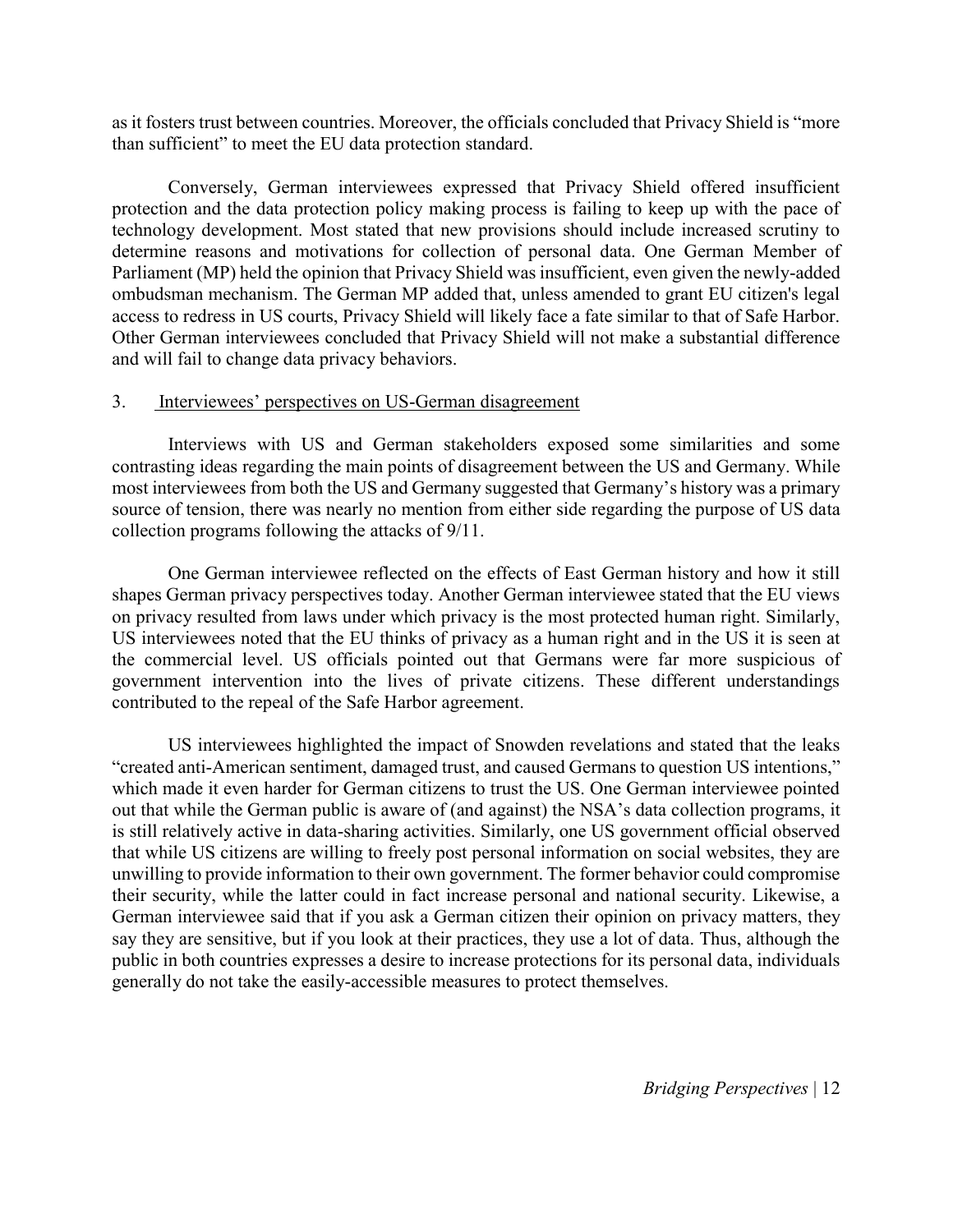#### 4. General recommendations from interviewees to both countries

At the conclusion of the interviews, team members asked interviewees for any further thoughts on US-German data privacy perspectives or related topics. Though the majority of US interviewees were government officials, these stakeholders tended to relay opinions based on economic or business perspectives. In terms of behavioral change, a US interviewee from the private sector posited that EU citizens need to be more willing to provide basic information, otherwise conducting business in Germany might become economically and fiscally inefficient.

Most comments from each set of interviewees involved attempts to understand each side's views and practices on data protection. For example, a US government official talked about his hope that the EU might understand that they can be partners with the US, and that with the right policies on both sides of the Atlantic, digital economies can continue to grow. On the other hand, one US government official said that the US must invest time and resources in explaining their laws on data privacy, as well as enhance diplomatic engagement to foster stronger relations in the post-Cold War era. As one US interviewee stated, the media has a large effect on the public, and pointed to misinformation as a main contributor to the contention between the US and Germany.

German interviewees focused on suggestions that the US look to current data protection frameworks in Europe as a model to implement at home. One of the German interviewees mentioned setting up uniform rules to speak on behalf of the 28 members of the EU on data issues. This has already been adopted and will go into effect in 2018. They also suggested setting up a neutral commission, perhaps in the UN, to listen to ideas from both sides and recommend approaches for future action. Another German interviewee stated that they thought it was a good public relations move for an American company to let a German data company keep custody of data on German citizens. These preceding interviewee recommendations reflect sentiment from several German interviewees to set up some sort of neutral entity to oversee issues of data privacy and data transfer.

# **V. ANALYSIS AND CONCLUSIONS**

- 1. There are differences, but each country maintains a disposition open to negotiation. The disparity between US-German policies and perspectives may not be as wide as once thought, although a *perception* that there are significant differences may prove an obstacle to collaboration. Many German interviewees and some American interviewees believe the differences are not that great, while a few US interviewees still believe there is still a lot of distrust that hinders the success of a new agreement.
- 2. There are areas of mutual agreement. There is a willingness to work together on intelligence/security in light of recent European terrorist attacks. The two countries have a history of cooperation. Interviewees from both countries recognize the importance of cooperatively gathering intelligence, especially in light of increased incidents of transnational terrorism. Additionally, the digital economy of both countries stands to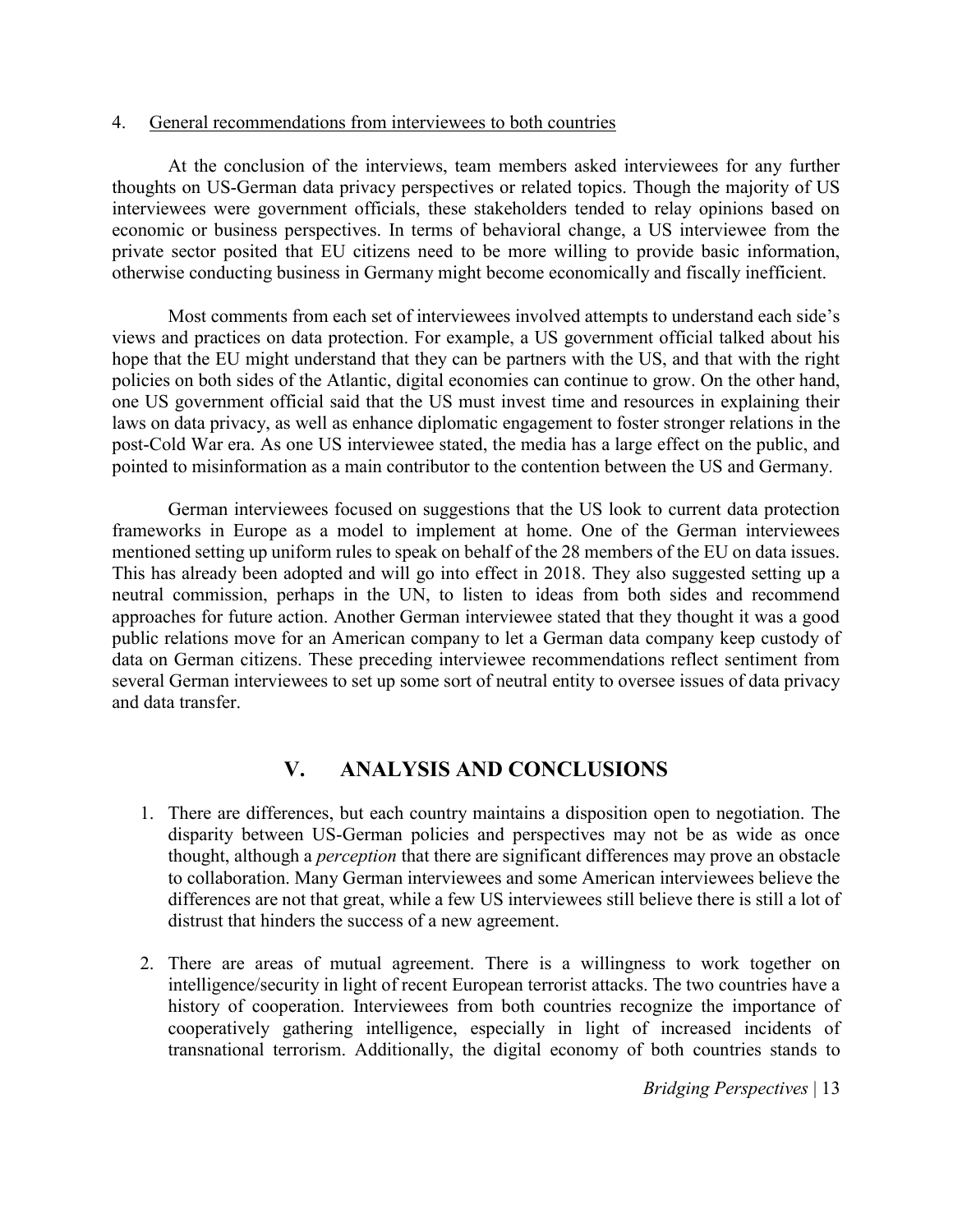benefit from more integrated data transfer policies by ensuring that thousands of businesses and millions of individuals can continue to access services online.

- 3. The current state of Privacy Shield is not agreeable to all entities. There was almost universal agreement of US interviewees that Privacy Shield is adequate and will withstand judicial scrutiny. Conversely, German interviewees viewed the agreement as inadequate and destined to meet strong objection from the ECJ.
- 4. Perspectives on privacy mold each country's policies and protocols. US interviewees viewed data transfer as an economic/public relations matter, while German interviewees viewed it as an issue of protection of privacy. German citizens' history of dealing with invasion of privacy under Communist rule in East Germany and under the Nazi regime have led modern citizens to be more sensitive to issues of personal privacy, whereas the US interviewees did not have similar histories affecting their perspectives.
- 5. Media plays a significant role in shaping the narrative of the data privacy dispute in Germany and the US. Several US interviewees pointed out the negative effect on German citizens' public opinions by German media, which contributed to an unfavorable context for the transatlantic data negotiations. Interestingly, German interviewees expressed no hesitance in absorbing the information provided by the media but expressed obvious concern and distrust in information communicated by the government.

# **VI. BRIDGING THE DIFFERENCES**

#### *Putting Safe Harbor in Context*

Safe Harbor and Privacy Shield represent larger transcending issues of cultural differences and data privacy perspectives between the United States and Germany. Individual cases such as Max Schrems or Edward Snowden only catalyzed the discussion of data protection and security and emphasized existing disparities. Though the actual magnitude of variation between the US and Germany is contested, differences in culture are certainly at the core of the dispute. To begin bridging the gap in data privacy perspectives, it is critical to first determine at exactly what level differences occur and identify short-term steps to achieve long-term results.

Fundamentally, the US-German relationship has long been a strategic alliance. The two remain close allies engaged on many levels, including diplomacy, security, and various economic treaties and agreements. The US and Germany developed different governing systems over time, and major events such as 9/11 and Germans' experiences with repressive states shaped their policies. Both countries are fervently committed to preventing similar events in the future. The US and Germany will never have the same approaches to privacy; consequently, there is no single "right way." Mechanisms can be used to increase understanding and help construct viable compromises in the future.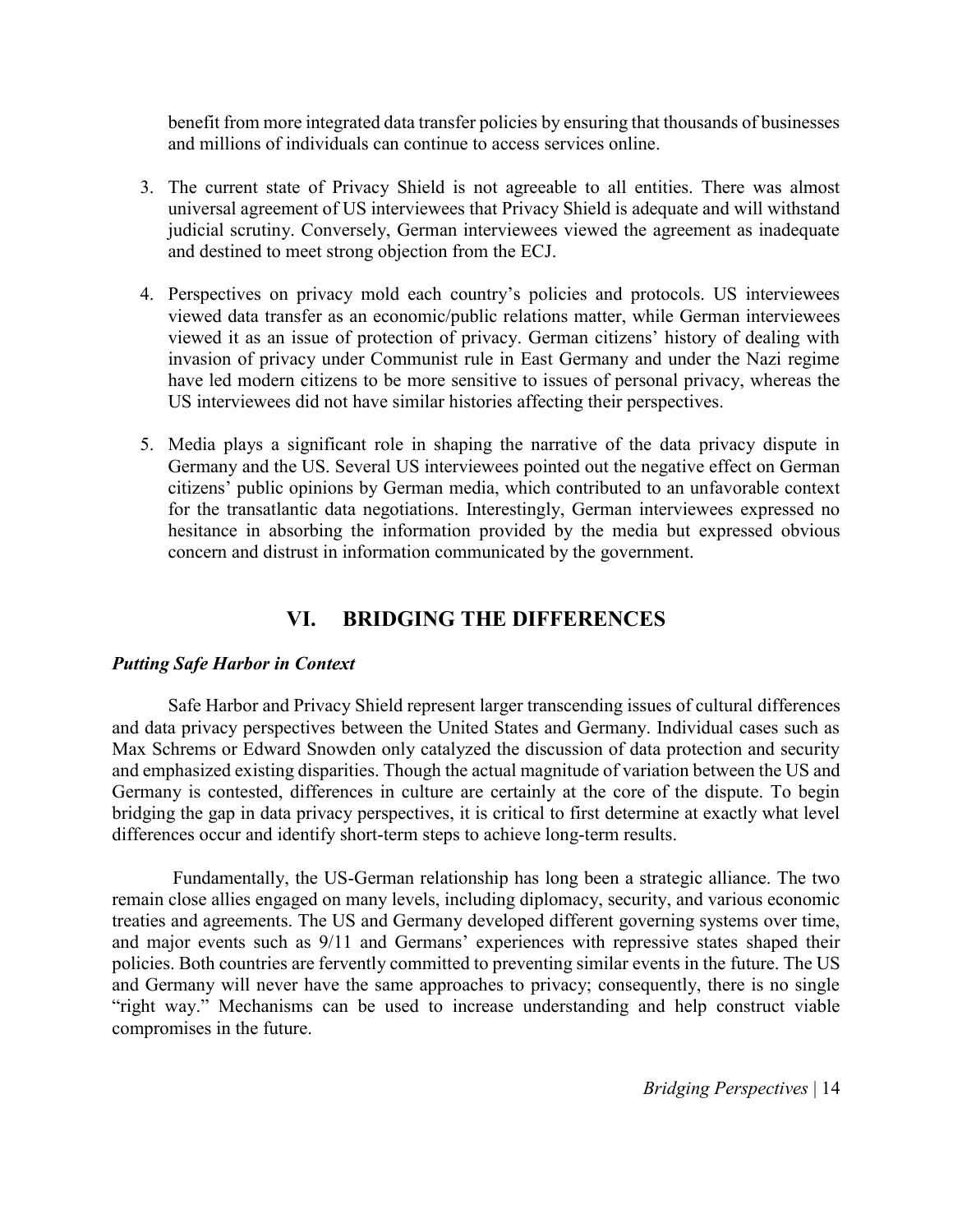#### *Identifying the Next Steps*

Bridging differences is not a government-to-government issue but rather about engaging the public to build consensus and understanding. Misinformation and disinformation rapidly spread among the German public after the Snowden revelations. Though US-German relations have since improved, a slight disparity between the US and German public still remains. Traditional bilateral diplomacy cannot address the full range of actors now engaged on these issues; therefore, public diplomacy efforts to combat misinformation and improve the public sentiment should begin through increased and diversified engagement. Efforts and resources should be provided by both the US and German governments. US and German governments can move towards bridging their differences beginning with three steps:

- 1) Reshape the narrative on data protection through media engagement;
- 2) Expand and strengthen people-to-people relationships;
- 3) Foster a multi-stakeholder partnership culture.

If these measures are adopted in the short-term, long-term benefits -- such as increased understanding of the other country's perspective -- are likely to be realized. Other benefits to follow include more trust between the two countries and increased engagement at the diplomatic and cultural levels beyond that of data protection.

### **STEP 1: Utilize media engagement to reshape the narrative.**

● *Establish a media personnel exchange program.*

Increasing the exchange of journalists between the US and Germany allows for journalists to travel to the other country and facilitates more direct face-to-face interaction. Additionally, increasing the number of prominent US experts and senior leadership who engage with German opinion leaders and media on cultural differences will allow each side to hear the other's perspectives.

● *Expand other platforms for information exchange.* 

Expanding the traditional and innovative information platforms to develop targeted media engagement will shape global dialogue. Utilize new media sources to ensure US and German perspectives are heard in cyberspace so as to provide a counterpoint to public misinformation and allow each side to gain accurate, first-hand. This can be done through social media accounts, country-specific websites, and multimedia interactive products. As one German interviewee remarked, most people in the US do not understand German laws on data privacy, which can be frustrating when negotiating topics related to information exchange. Such efforts will lead the way in plans to strengthen ability to shape the narrative and proactively present the respective views of the US and German public. Information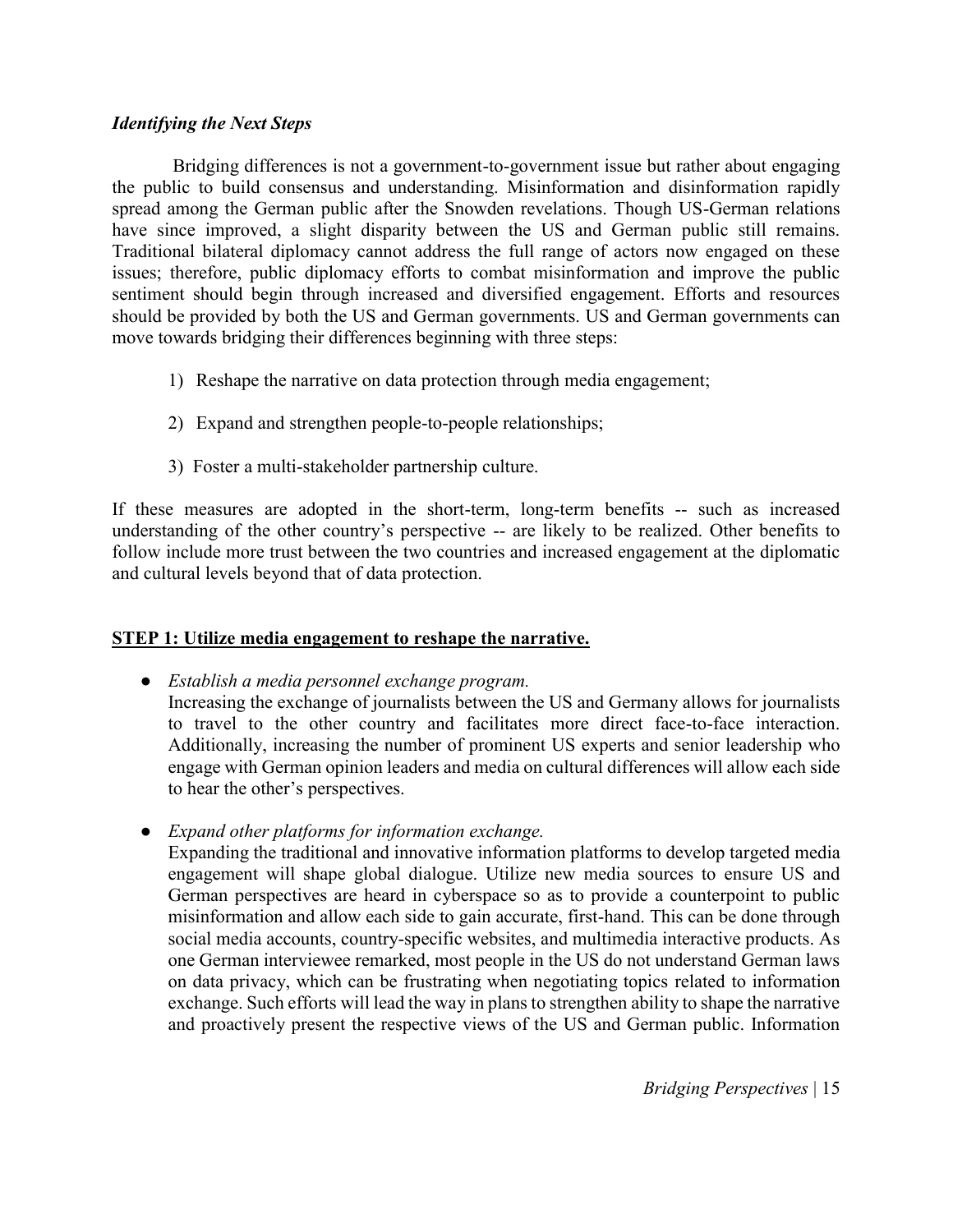| <b>ACTION</b>                                                                                                                                                     | WHO?                                                      | HOW?                                                    | <b>POSSIBLE</b><br><b>BARRIERS</b>       |
|-------------------------------------------------------------------------------------------------------------------------------------------------------------------|-----------------------------------------------------------|---------------------------------------------------------|------------------------------------------|
| Utilize media engagement to<br>reshape the narrative.<br>Establish a media<br>personnel exchange<br>program<br>Expand other platforms<br>for information exchange | US and German<br>government agencies<br>and media outlets | Traditional<br>and non-<br>traditional<br>media sources | Financial<br>backing; media<br>incentive |

provided on the websites could then be used by Public Affairs officers to quickly counter false claims in the media.

*\*Figure 2-* Matrix of Step 1: Utilize media engagement to reshape the narrative

# **STEP 2: Expand and strengthen people-to-people relationships.**

- *Identify and maximize shared national interests and priorities.*
	- Both the US and EU governments prioritize keeping their respective homelands safe. Germans are worried that the government will sacrifice too much privacy in pursuit of more intelligence. However, because of a spate of recent terrorist attacks tied to information and communication insecurities, sentiment in Germany may increasingly move toward a US model: one of greater emphasis on security. Under this situation, it is important to *Listen first, then attempt to negotiate.* By now, both sides know the talking points of the other and need to move beyond conventional wisdom. This will only be made possible when leaders from all industries begin listening to the opposing viewpoints and concerns, not talking past one another.

Additionally, US and German stakeholders should expand their mutual understanding in order to maintain strong economic ties. According to the data provided by US Department of State, the US became Germany's leading export market in 2015; this trade relationship is driven by massive mutual investment and opportunities for citizens of both countries.

● *Broaden the demographic base of people with whom discussions are engaged by setting up dialogues pertaining to data privacy within and between each country.*  Providing opportunities for more discussion will allow citizens from each sides of the Atlantic to familiarize themselves with the issues and increase the salience of the topics. Mechanisms need to be utilized to encourage a wider circle of people -- such as rural, younger, or less affluent persons -- to participate in programs and visit American and German venues. Because the goal of these dialogues is to increase discourse and critical thinking of these issues, these can even include discussions held in the US solely among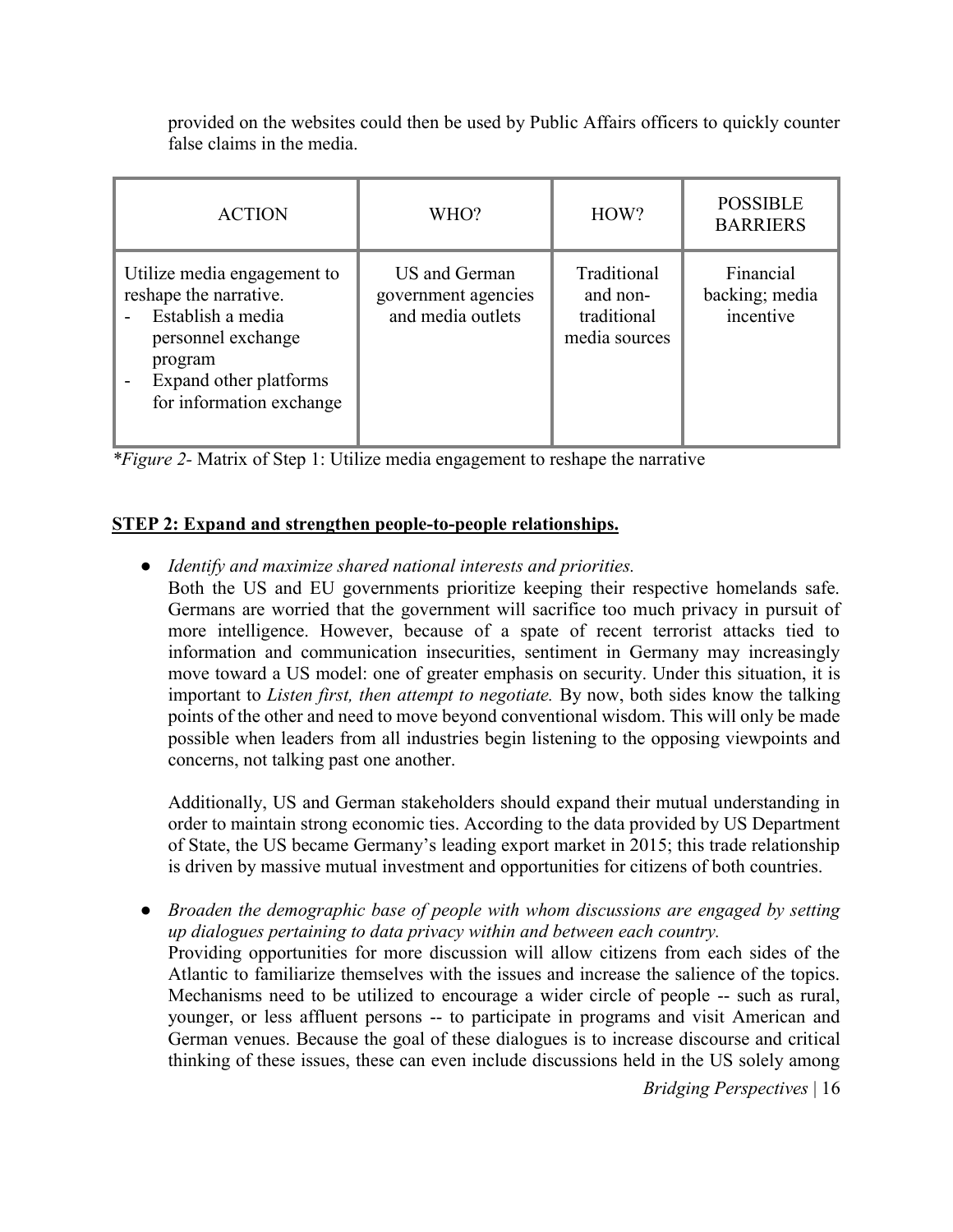American citizens or discussions held in Germany solely among German citizens. Social networking technologies can be utilized more effectively to incorporate senior leadership in informal dialogues or non-traditional forums with these more diverse audiences.

- It is especially important to note that if US and German youth develop favorable views of each other's countries early on, they grow up to be constructive partners. This can be done by creating platforms on various media channels for dialogue with youth networks within and between each country and engaging seriously with young journalists. As social media makes the world smaller, youth from both countries can speak to each other through video calling hangouts without even leaving their bedrooms.
- *Build mutual trust and respect through expanded Public Diplomacy programs and platforms.*

People-to-people international exchange programs improve our understanding of different cultures and viewpoints, build language and leadership skills, and enhance economic prosperity and security. For example, expanding on programs such as the German American Partnership Program (GAPP) supports school partnerships and exchanges between high schools in the US and secondary schools in Germany. This program, like many others, allows groups of US high school students and German secondary school students to visit a secondary school in the other country for a minimum of 16 days, allowing them to experience and draw first-hand conclusions about another culture.

● *Reinvigorate cultural programming to drive engagement and collaboration.* Launch an initiative to rejuvenate cultural programming that presents American/German art, theater, music, dance, and literature to create a politically-neutral space for building relationships between the publics of both countries while simultaneously fostering creativity.

| <b>ACTION</b>                                                                                                                                                                                                                                                     | WHO?                                                                                            | HOW?                                                                                       | <b>POSSIBLE</b><br><b>BARRIERS</b>    |
|-------------------------------------------------------------------------------------------------------------------------------------------------------------------------------------------------------------------------------------------------------------------|-------------------------------------------------------------------------------------------------|--------------------------------------------------------------------------------------------|---------------------------------------|
| Expand and strengthen people-to-<br>people relationships<br>Identify and maximize shared<br>national interests and priorities<br>Broaden the demographic base<br><b>Expand Public Diplomacy</b><br>programs and platforms<br>Reinvigorate cultural<br>programming | Interest groups, US<br>and German<br>government<br>officials,<br>professionals, and<br>citizens | Implementing<br>new<br>programming<br>and increasing<br>efforts in<br>existing<br>programs | Developing<br>and funding<br>programs |

*\*Figure 3-* Matrix of Step 2: Expand and strengthen people-to-people relationships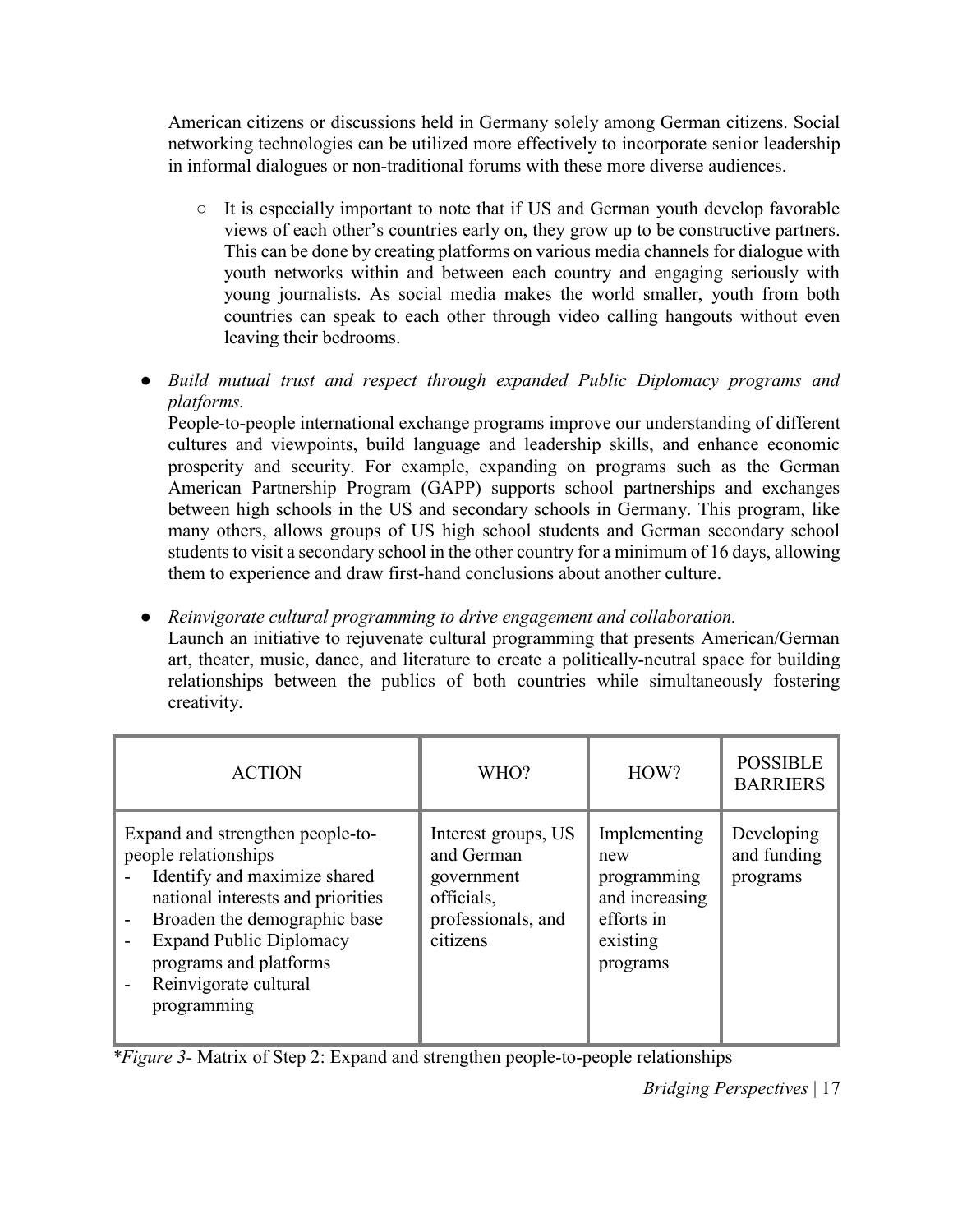#### **STEP 3: Foster a multi-stakeholder partnership culture.**

#### ● *Utilize public-private sector partnerships*.

Since government budget constraints limit the ability to engage beyond traditional elites, private sector partnerships should be utilized to assist with resources and implementation of engagements and exchanges. Offering incentives to entities that contribute to building and sustaining private partnerships and collaborative initiatives is a wise solution to increase mutual understanding between people. Such partnerships are an effective mechanism that would allow both governments to achieve more with less and the private sectors to earn economic benefits while supporting social good.

● *Set up a Joint US-German Dialogue dedicated to fostering greater understanding and providing an additional platform to talk to each other and reach greater consensus.*  CSC, in combination with think tanks and the private sector in the US and Germany could support a dialogue through seminars, conferences, and working groups that brings together all stakeholders involved for a continuous discussion on data protection and privacy issues. This dialogue has wider discretion to address a broader range of difficult issues for which a government may not want to spend political capital.

As data privacy issues are made more salient by the dialogue, the onus is on the need to address the issues at the governmental level. In this way, the Joint US-German Dialogue serves as an agenda-setter. It can also act as a conciliator when disagreements arise and facilitator for reaching consensus by finding points of agreement. Additionally, it can serve as a repository of important information that can be used by any country seeking to learn more about data privacy and data transfer. Finally, it can serve as a ready-made forum at a moment's notice for continued conversation to bring those with differing opinions to the table to discuss ongoing issues like privacy, transatlantic data transfer, and the rise of cloud computing.

● *Engage partners early*.

Early participation of partners ensures that the partnership is structured in a way that fully takes advantage of their capabilities, positions, interests, and strengths. It also allows the government to capitalize on the private partner's regional and sector experience by engaging it in the earliest planning and management phases.

● *Data protection issues affect every country and therefore the dialogue is not limited to Germany/EU and the US.* 

Data protection issues affect everyone. It is important for Germany and the US to remember there are other opportunities for engagement with other countries. There are opportunities to work with others in public, private, and nongovernmental sectors. Lessons learned can be shared. Good ideas can be applied elsewhere. As several German interviewees pointed out, this is not just a German issue, it is a European issue. At a broader level, this is a world issue that affects us all. Since the issue affects everyone, it will take widespread cooperation for sustainable mutually desirable agreements to make in the future.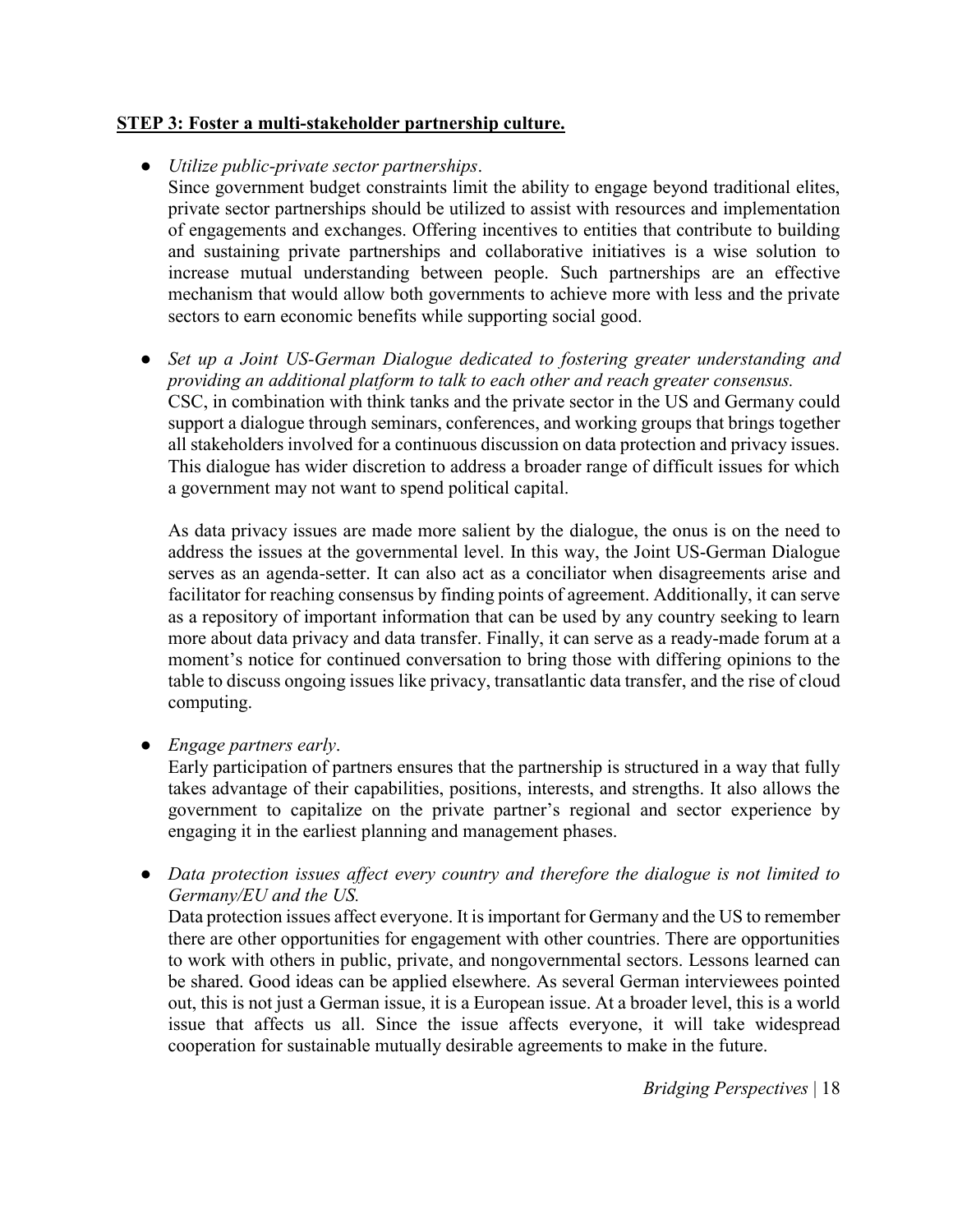| <b>ACTION</b>                                                                                                                                                  | WHO?                                               | HOW?                                                                            | <b>POSSIBLE</b><br><b>BARRIERS</b>                                 |
|----------------------------------------------------------------------------------------------------------------------------------------------------------------|----------------------------------------------------|---------------------------------------------------------------------------------|--------------------------------------------------------------------|
| Foster multi-stakeholder<br>partnerships<br>Utilize public-private<br>$\overline{\phantom{a}}$<br>sector partnerships<br>Create a joint US-<br>German dialogue | Governments,<br>think tanks, and<br>private sector | Creating inner<br>organization<br>programs, NGOs,<br>and third-party<br>efforts | Getting the<br>stakeholders to<br>agree to third-<br>party efforts |

*\*Figure 4-* Matrix of Step 3: Foster a multi-stakeholder partnership culture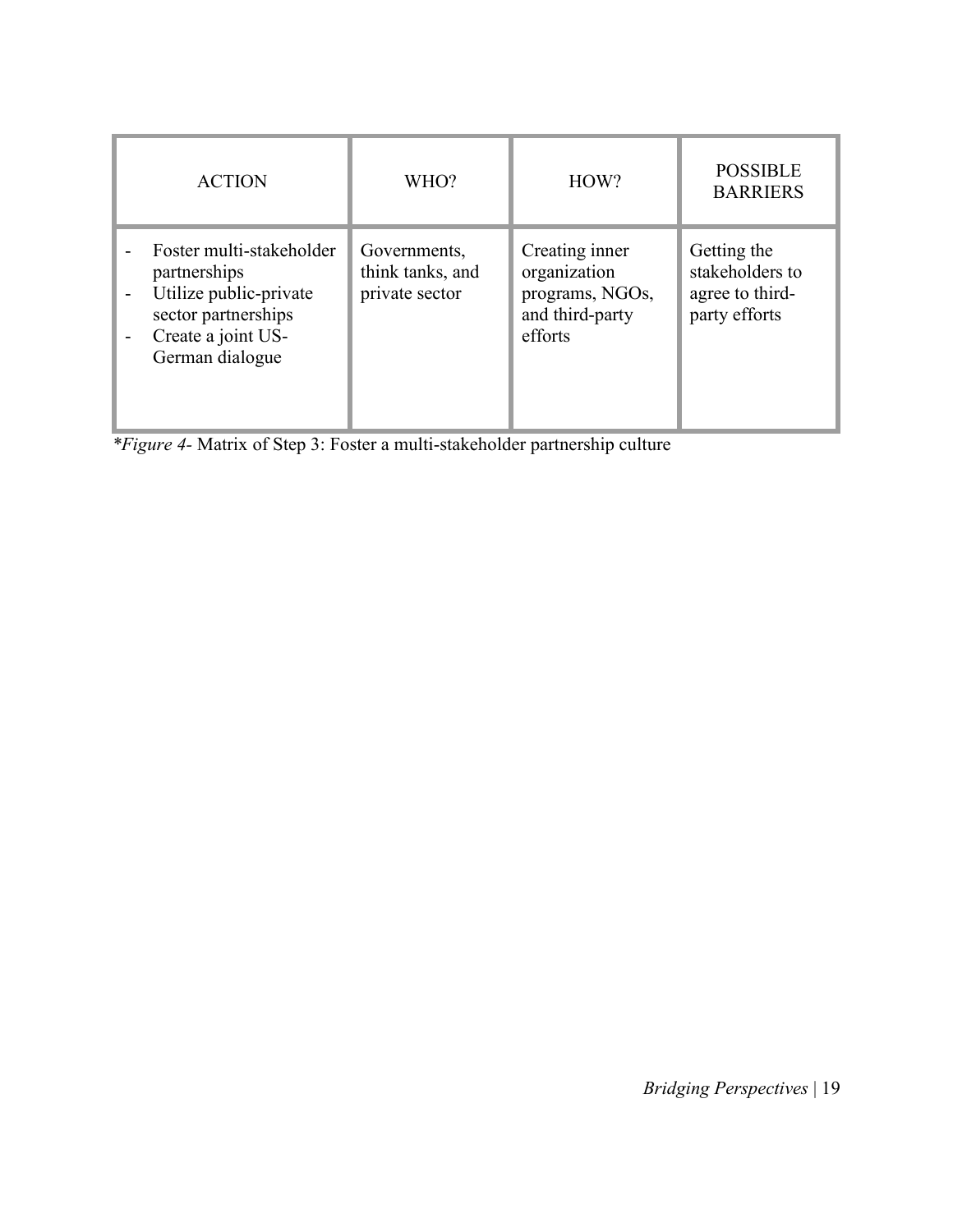# **WORKS CITED**

Ash, James M., Aaron J. Mann, and Peter Sloan. 2016. "European Commission Announces New US-EU Safe Harbor Agreement." Lexology, February 2. http://www.lexology.com/library/detail.aspx?g=3cccd407-4588-49bf-967d-6b7bd1925e6a (February 12, 2016).

Ball, James. 2013. "NSA Monitored Calls of 35 World Leaders After US Official Handed Over Contacts." The Guardian 24.

Bauman, Zygmunt, Didier Bigo, Paulo Esteves, Elspeth Guild, Vivienne Jabri, David Lyon, andRBJ Walker. 2014. "After Snowden: Rethinking the Impact of Surveillance." *International Political Sociology* 8 (2):121-44.

Berkman Center for Internet & Society. The USA Patriot Act, Foreign Intelligence Surveillance and Cyberspace Privacy. Retrieved from Lecture Notes Online Website: https://cyber.law.harvard.edu/privacy/Introduction%20to%20Module%20V.htm.

Birnbaum, Michael. 2013. "In Germany, legacy of Stasi puts different perspective on NSA spying". The Washington Post. Retrieved from https://www.washingtonpost.com/world/ingermany-legacy-of-stasi-puts-different-perspective-on-nsa-spying/2013/11/18/a0b1b37c-4940- 11e3-b87a-e66bd9ff3537\_story.html. Accessed April 3, 2016.

Blue Coat. n.d. Germany Data Privacy Laws. Retrieved from https://www.bluecoat.com/resources/cloud-governance-data-residency-sovereignty/germanydata-privacy-laws. Accessed March 26, 2016.

Briscoe, B. (2014). In The Future of Privacy published by Pew Research Center.

Brookings Institution. 2014. Big Bets & Black Swans. Retrieved from http://www.brookings.edu/~/media/programs/foreign-policy/bbbs/bigbets\_blackswans\_2014.pdf. Accessed March 26, 2016.

Burkert, H. Privacy - Data Protection: A German/European Perspective. Max Planck Institute for Research on Collective Goods. Retrieved from https://www.coll.mpg.de/sites/www.coll.mpg.de/files/text/burkert.pdf.

Center for National Security Studies. n.d. "Foreign Intelligence Surveillance Act (FISA)." Washington DC: Center for National Security Studies.

Court of Justice of the European Union. 2015. The Court of Justice declares that the Commission's US Safe Harbour Decision is invalid. Press Release No. 117/15. Retrieved from http://curia.europa.eu/jcms/upload/docs/application/pdf/2015-10/cp150117en.pdf. Accessed March 25, 2016.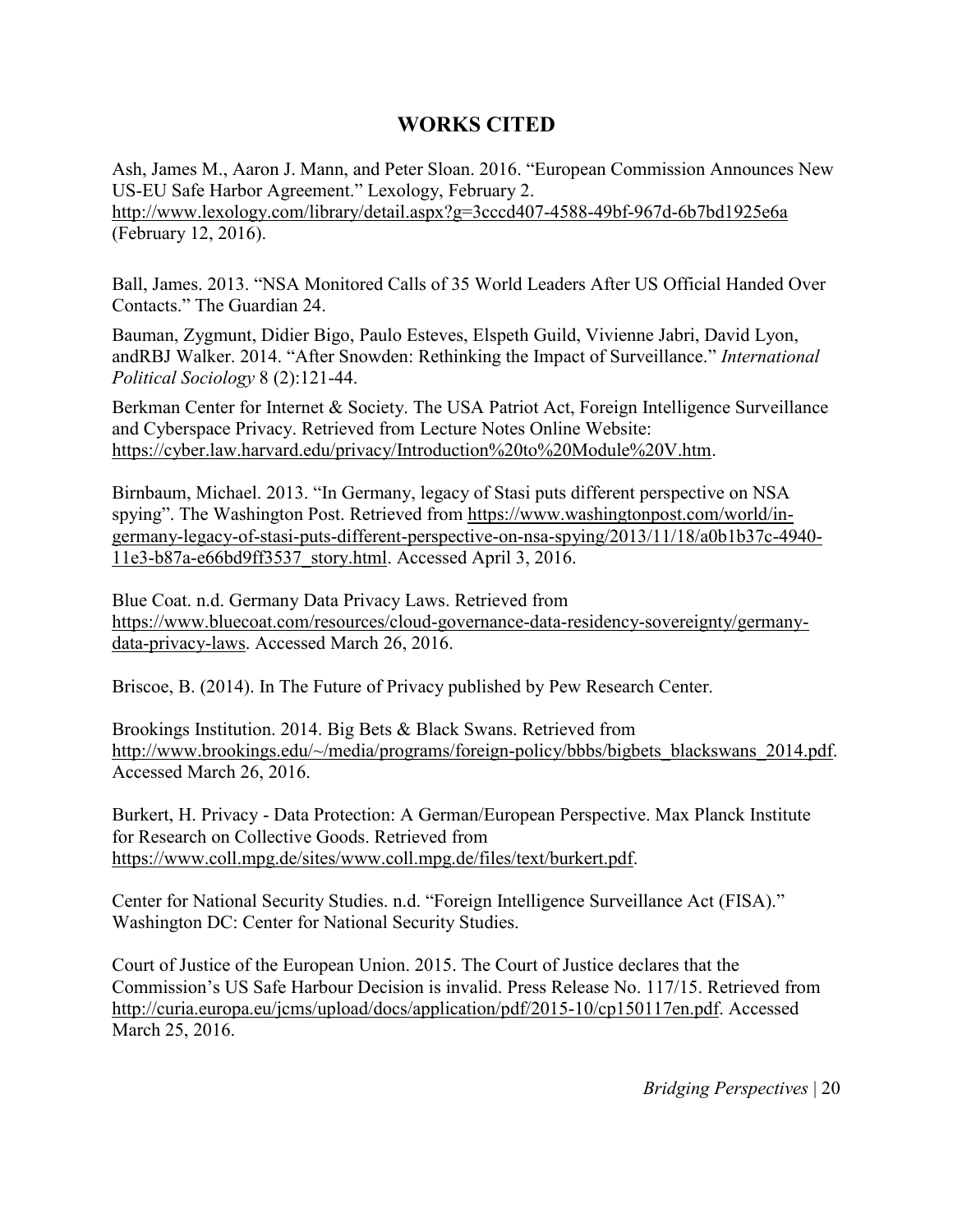Dworkin, Anthony. 2015. "Surveillance, Privacy, and Security: Europe's Confused Response to Snowden." European Council on Foreign Relations (January).

Ehling, Matt. 2010. Digital culture: What does it mean for the future of American privacy? Minn Post. Retrieved from https://www.minnpost.com/community-voices/2010/03/digital-culturewhat-does-it-mean-future-american-privacy. Accessed March 26, 2016.

Electronic Privacy Information Center (EPIC). n.d. The Privacy Act of 1974. Retrieved from https://epic.org/privacy/1974act/. Accessed March 26, 2016.

Electronic Privacy Information Center (EPIC). n.d. Max Schrems v Irish Data Protection Commissioner (Safe Harbor). Retrieved from https://epic.org/privacy/intl/schrems/. Accessed March 25, 2016.

European Union Center of North Carolina. 2014. "The NSA Leaks and Transatlantic Relations."

European Commission. 2015. Data Transfers Outside the EU. Retrieved from http://ec.europa.eu/justice/data-protection/international-transfers/index\_en.htm. Accessed March 25, 2016.

European Commission. 2016. Statement of the Article 29 Working Party on the opinion on the EU-U.S. Privacy Shield. Retrieved from http://ec.europa.eu/justice/data-protection/article-29/press-material/press-release/art29\_press\_material/2016/press\_release\_shield\_en.pdf. Accessed April 28, 2016.

EUR-Lex. N.d. Protection of Personal Data. Retrieved from http://eur-lex.europa.eu/legalcontent/EN/TXT/?uri=URISERV%3Al14012. Accessed April 3, 2016.

Export.gov. 2013. US-EU Safe Harbor Overview. Retrieved from https://build.export.g(EPov/main/safeharbor/eu/eg\_main\_018476. Accessed March 25, 2016.

Francis, David. Slate. 2015. "Germany's Hypocrisy on NSA Surveillance." October 26.

 Korff, Douwe. 2014. European Commission, Directorate-General Justice, Freedom and Security. Comparative Study of Different Approaches to New Privacy Challenges, in particular in the light of technological developments.

Glazer, Barry, Christopher Koa, and Ron Moscona. 2016. "EU-US Data Transfer Privacy Shield: Political Agreement Achieved Regarding "Safe Harbor 2.0."' *JD Supra Business Advisor*. February 5. http://www.jdsupra.com/legalnews/eu-us-data-transfer-privacy-shield-89859/ (February 12, 2016).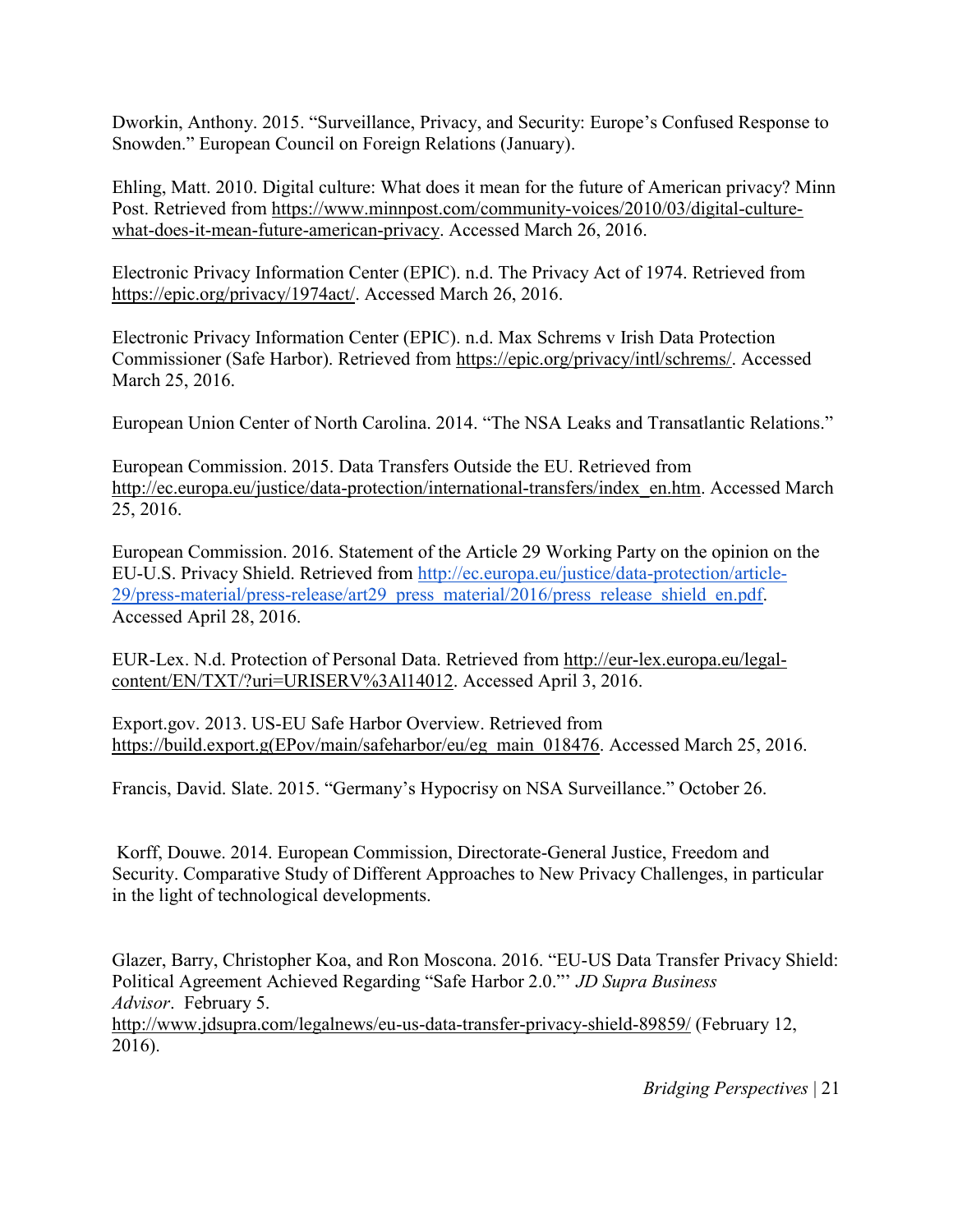Goldfarb, Ronald, ed. 2015. *After Snowden: Privacy, Secrecy, and Security in the Information Age*. New York: St. Martin's Press.

Hall, Claire M. 2009. "An Army of Spies? The Gestapo Spy Network 1933—45." *Journal of Contemporary History* 44 (2):247-65.

Hall, Samuel. 2014. "Balance of Powers: United States of America."

Hill, Kashmir. 2012. "Max Schrems: The Austrian Thorn In Facebook's Side." *Forbes*, February 7. http://www.forbes.com/sites/kashmirhill/2012/02/07/the-austrian-thorn-in-facebooksside/#540e5afd6b30. Accessed March 30, 2016.

Hornung, G., & Schnabel, C. (2009). Data Protection in Germany I: The Population Census Decision and the Right to Informational Self-Determination. *Computer Law & Security Review*, 25(1), 84-88.

Jansen, T. & Hinzpeter, B. (2015). *Data Protection in Germany: Overview. Data Protection Multi-Jurisdictional Guide 2014/15*.

Jolly, L. (2015). *Data Protection in the United States: Overview. Data Protection Multi-Jurisdictional Guide 2014/15*.

Jones Day. 2016. "EU-US Privacy Shield" to replace "Safe Harbor". Retrieved from http://www.jonesday.com/eu-us-privacy-shield-to-replace-safe-harbor-02-04-2016/. Accessed March 26, 2016.

Kurra, Babu. 2011. How 9/11 Completely Changed Surveillance in US *WIRED*. Retrieved from http://www.wired.com/2011/09/911-surveillance/.

Linder, D. (2015). The Right of Privacy. Retrieved from Lecture Notes Online Website: http://law2.umkc.edu/faculty/projects/ftrials/conlaw/rightofprivacy.html.

Madden, M. & Rainie, L. (2015). Americans' Attitudes About Privacy, Security and Surveillance. Pew Research Center.

Pearce, Sara. 2016. "The Future of 'Safe Harbor.'" Society for Computers & Law, January 21. http://www.scl.org/site.aspx?i=ed46218 (February 12, 2016).

Pew Research Center. 2015. "Germany and the United States: Reliable Allies." May 7. http://www.pewglobal.org/2015/05/07/germany-and-the-united-states-reliable-allies/ (April 18, 2016).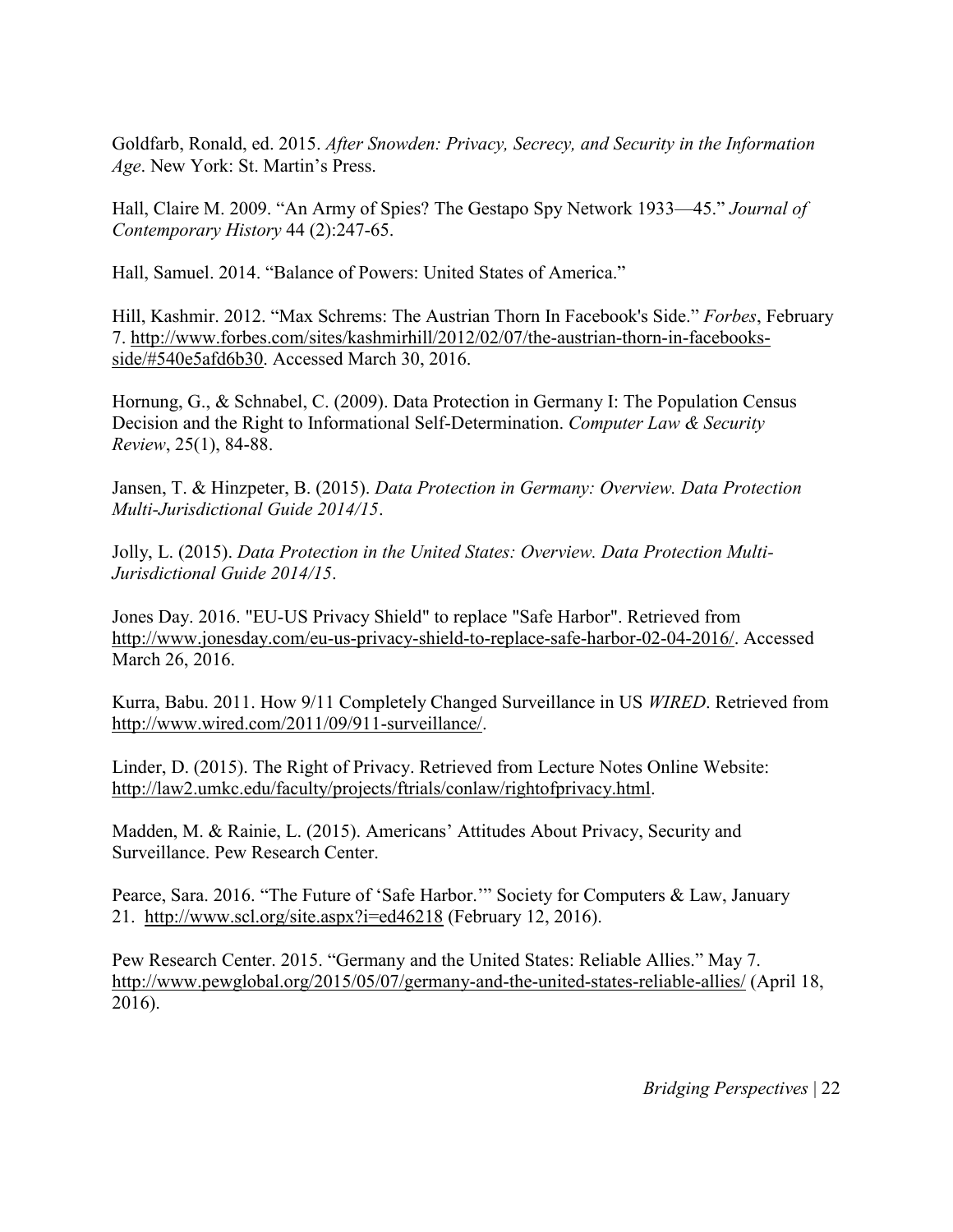Symantec. (2015). State of Privacy Report. Retrieved from https://www.symantec.com/content/en/us/about/presskits/b-state-of-privacy-report-2015.pdf.

Sykes, Soleil, & Lars Hansel. 2015. "Privacy and Security: A Comparative Constitutional Law Conversation." Konrad-Adenauer- Stiftung e.V. (June).

State.gov. (2015). U.S. Relations With Germany. Retrieved from http://www.state.gov/r/pa/ei/bgn/3997.htm

Stone, Geoffrey R. and Eugene Volokh. 2015. "Freedom of Speech and the Press." Common Interpretation: Freedom of Speech and the Press. Retrieved from http://constitutioncenter.org/interactive-constitution/amendments/amendment-i/the-freedom-ofspeech-and-of-the-press-clause/interp/33. Accessed February 12, 2016.

The Library of Congress. (2015). Online Privacy Law: Germany. Retrieved from http://www.loc.gov/law/help/online-privacy-law/germany.php.

Tomaszewski, John P. 2016. "Safe Harbor 2.0 - Is It Happening?" Lexology, January 19. http://www.lexology.com/library/detail.aspx?g=d4da2ace-a3c4-4086-a75f-7d758b48efb9 (February 10, 2016).

Troianovski, Anton. 2015. "Germany Warns US About Spying on Its Officials." *The Wall Street Journal*. July 2.

US Department of Commerce. 2016. The EU-US Privacy Shield significantly improves commercial oversight and enhances privacy protections. Retrieved from https://www.commerce.gov/news/fact-sheets/2016/02/eu-us-privacy-shield. Accessed March 26, 2016.

Ullman, Grayson. 2016 "Cisco: In 2016, uncertain tides for Safe Harbor and encryption." fedscoop, January 9. http://fedscoop.com/cisco-in-2016-uncertain-tides-for-safe-harbor-andencryption (February 11, 2016).

Von Solms, Suné and Renier van Heerden. 2015. "The Consequences of Edward Snowden NSA Related Information Disclosures." Iccws 2015-The Proceedings of the 10th International Conference on Cyber Warfare and Security.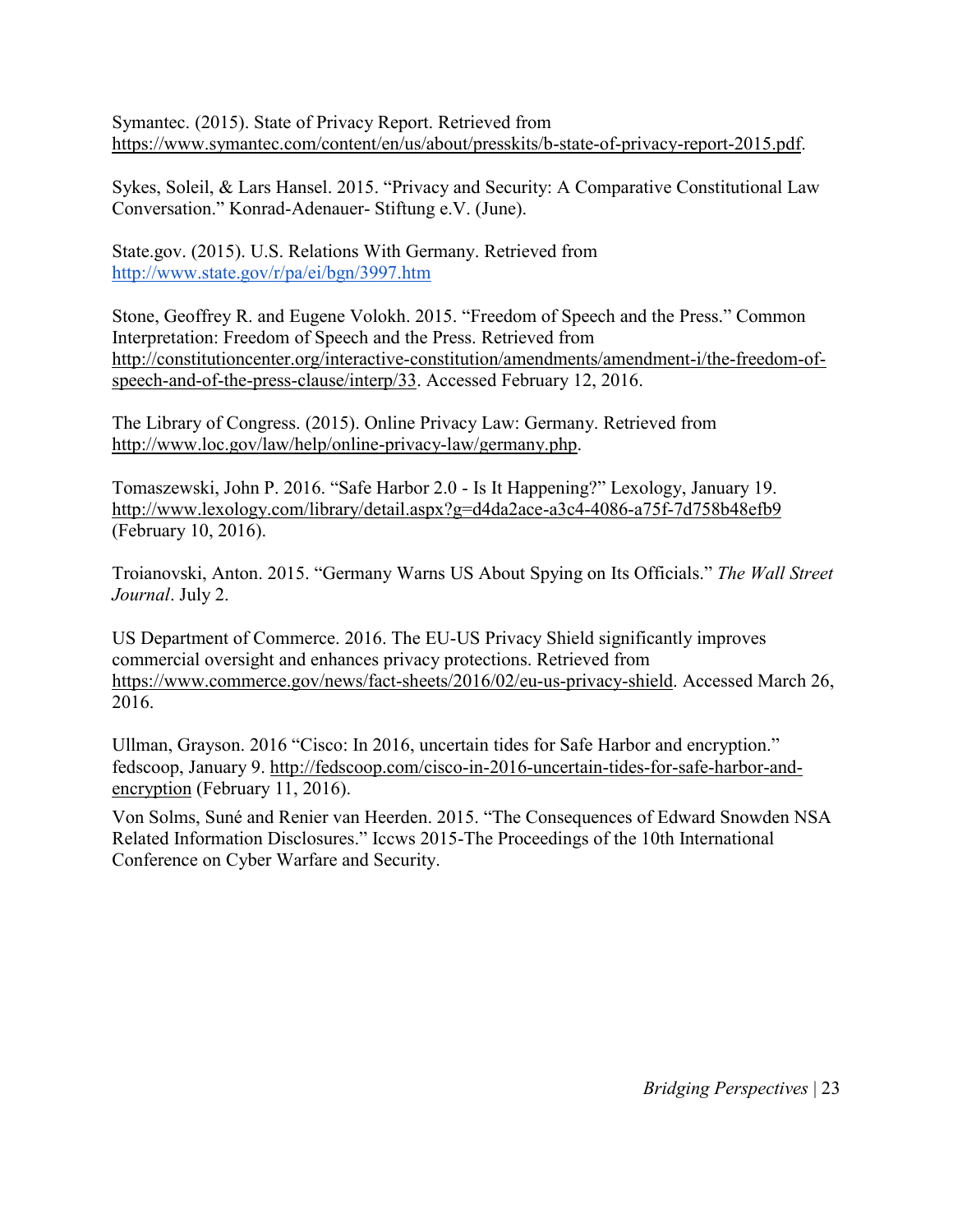|                                                                              | <b>Stakeholder</b>                                                                                                                                    | <b>Interest in Safe Harbor/Privacy Shield</b>                                                                                                                                                                                                      |                                                                                                                                                                                                                                                                                                                                                                                                          |  |
|------------------------------------------------------------------------------|-------------------------------------------------------------------------------------------------------------------------------------------------------|----------------------------------------------------------------------------------------------------------------------------------------------------------------------------------------------------------------------------------------------------|----------------------------------------------------------------------------------------------------------------------------------------------------------------------------------------------------------------------------------------------------------------------------------------------------------------------------------------------------------------------------------------------------------|--|
|                                                                              |                                                                                                                                                       | <b>United States</b>                                                                                                                                                                                                                               | Germany                                                                                                                                                                                                                                                                                                                                                                                                  |  |
| Government                                                                   | Regulatory                                                                                                                                            | Stance: PRO<br>Regulate the flow of data in relation<br>to commercial transactions<br>Make sure public and private<br>sectors are in regulation with<br>framework                                                                                  | Stance: CON<br>Regulate the flow of data in relation<br>to commercial transactions<br>Work with US to make sure public<br>and private sectors are in regulation<br>with framework                                                                                                                                                                                                                        |  |
|                                                                              | <b>Diplomacy</b>                                                                                                                                      | Oversee privacy issues, data protection issues, transfer of information<br>Negotiate new framework<br>Respond to private sector and citizens' concerns<br>$\bullet$                                                                                | Stance: CON                                                                                                                                                                                                                                                                                                                                                                                              |  |
| $\bullet$<br>data storage<br>Academic<br>$\bullet$<br>$\bullet$<br>$\bullet$ |                                                                                                                                                       | Find ways to promote the use of internet where privacy is a top priority<br>Find and promote better ways to secure/store information                                                                                                               | Stance: NEUTRAL<br>Study the ways in which data is transferred as well as how to increase the safety of<br>Examine relations between two countries and consequences of new framework                                                                                                                                                                                                                     |  |
|                                                                              | Stance: NEUTRAL<br>Deal with data transfer between the two countries<br>Financial<br>Concerned with economic impact in industry and specific entities |                                                                                                                                                                                                                                                    |                                                                                                                                                                                                                                                                                                                                                                                                          |  |
| <b>Private Sector</b>                                                        | IT                                                                                                                                                    | Stance: PRO<br>Deal with data transfer between the<br>two countries<br>Concerned about free flow of<br>information<br>Skeptical of more regulation                                                                                                 | Stance: PRO<br>Deal with data transfer between the<br>two countries<br>Concerned about free flow of<br>information<br>Skeptical of more regulation<br>Worries about America leading IT<br>sector                                                                                                                                                                                                         |  |
|                                                                              | Consulting                                                                                                                                            | Assist businesses by setting up and improving their data infrastructure<br>Advise on compliance                                                                                                                                                    | Stance: PRO                                                                                                                                                                                                                                                                                                                                                                                              |  |
|                                                                              | <b>Trade</b>                                                                                                                                          | Stance: PRO<br>Interest in spillover effect on trade<br>relations<br>Concerned with compiling with two<br>different systems                                                                                                                        | Stance: PRO<br>Interest in spillover effect on trade<br>relations<br>Focused on integrating two different<br>systems<br>Concerned with the influx of<br>American businesses                                                                                                                                                                                                                              |  |
|                                                                              | <b>Citizens</b>                                                                                                                                       | Stance: PRO<br>Worried data is not secure<br>Concerned with personal privacy<br>being breached<br>Interest in US and German<br>government coming to agreement<br>on new framework<br>Hold government responsible for<br>maintaining their security | Stance: CON<br>Worried data is not secure<br>Concerned with personal privacy<br>$\bullet$<br>being breached by US<br>Concerned with US intelligence<br>$\bullet$<br>community accessing data<br>Interest in German government<br>$\bullet$<br>making sure US protects their data<br>Hold government responsible for<br>$\bullet$<br>maintaining their security<br>$D_{ij}$ ; doing $D_{ij}$ and a stince |  |

# **APPENDIX A**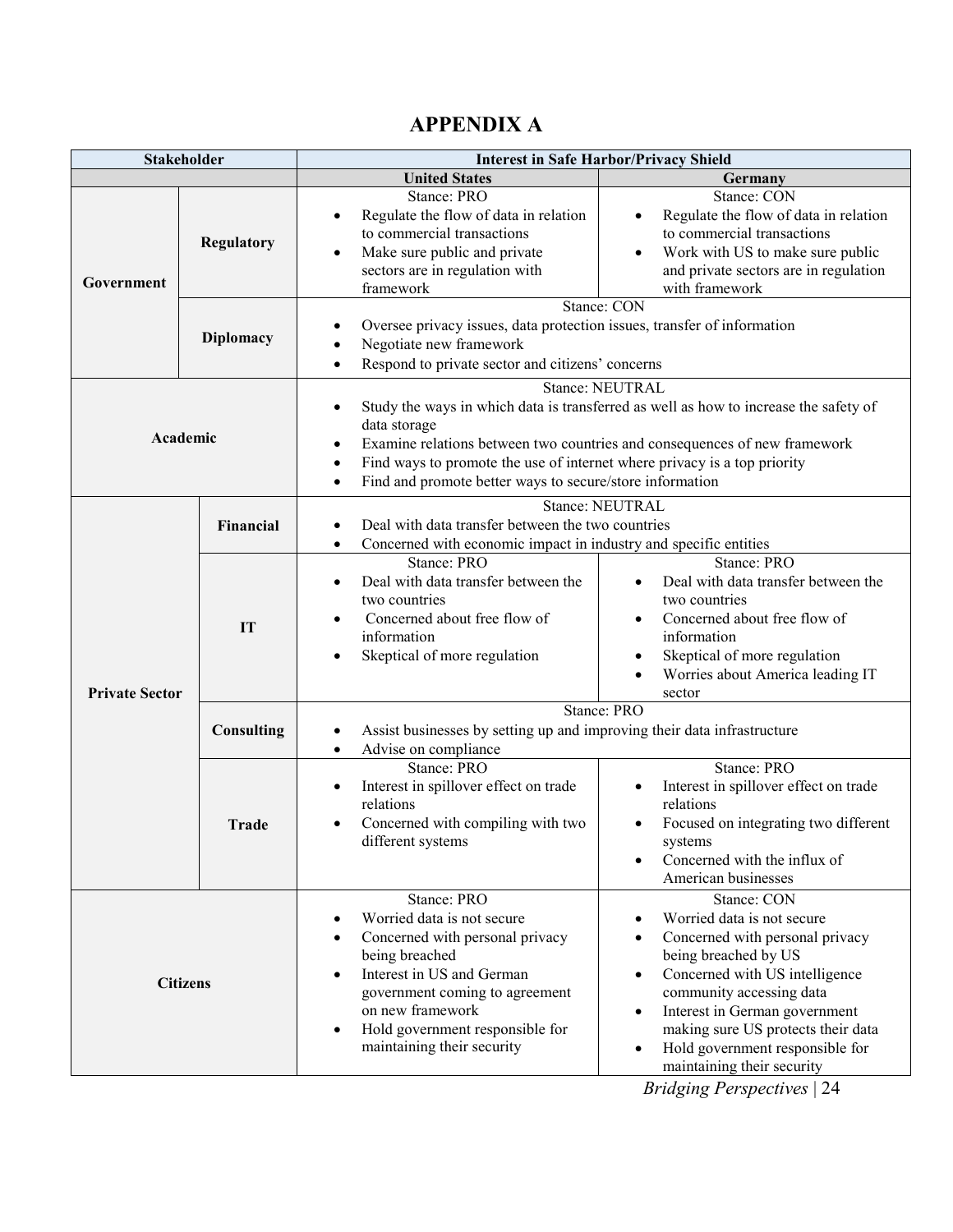# **APPENDIX B**

#### INTERVIEW PROTOCOL

#### *Introduction*

"Hello [name]. Thank you for taking the time to interview with us. As you know, we are interested in US and German perspectives on data protection, and we are focusing especially on the Safe Harbor agreement and the related issues around the transfer of data between the US and Europe. In order to analyze this issue in further depth, we are interviewing a number of people who can offer us unique insight for the project."

#### *Consent*

[If they returned a signed consent form, including agreeing to be recorded] Thank you for agreeing to be interviewed, and for us to record the interview. Is that still all right? We are only recording it so that we can check anything we missed in our notes.

[If they let you know that they preferred to give a verbal consent:] "We sent you a consent form that described the research, its benefits and potential risks, and how we would protect your confidentiality and privacy. Having reviewed that document, do you consent to be interviewed?"

"We would like to record the interview, just as a back-up to our notes. Do you consent to have the interview recorded?"

#### *Interview Questions*

1. Does the work of your organization directly involve the transfer of data between the US and Europe?

[If yes], Can you explain how?

[If no], In what ways are you or your organization involved in issues around transatlantic data transfer?

- 2. How effective do you think Safe Harbor was in providing adequate data protection? If they don't offer much of an explanation, ask: Why do you think that?
- 3. What were your thoughts on the October repeal of Safe Harbor by the European Court of Justice?
- 4. When the ECJ invalidated Safe Harbor, was your firm/organization affected or do you expect there to be any changes now that the grace period has expired?
- 5. What changes, if any, were made in your firm following the ECJ's ruling?
- 6. What do you feel were the most important factors that led the ECJ to repeal Safe Harbor? Potential follow-up -- what made this situation so exceptional?